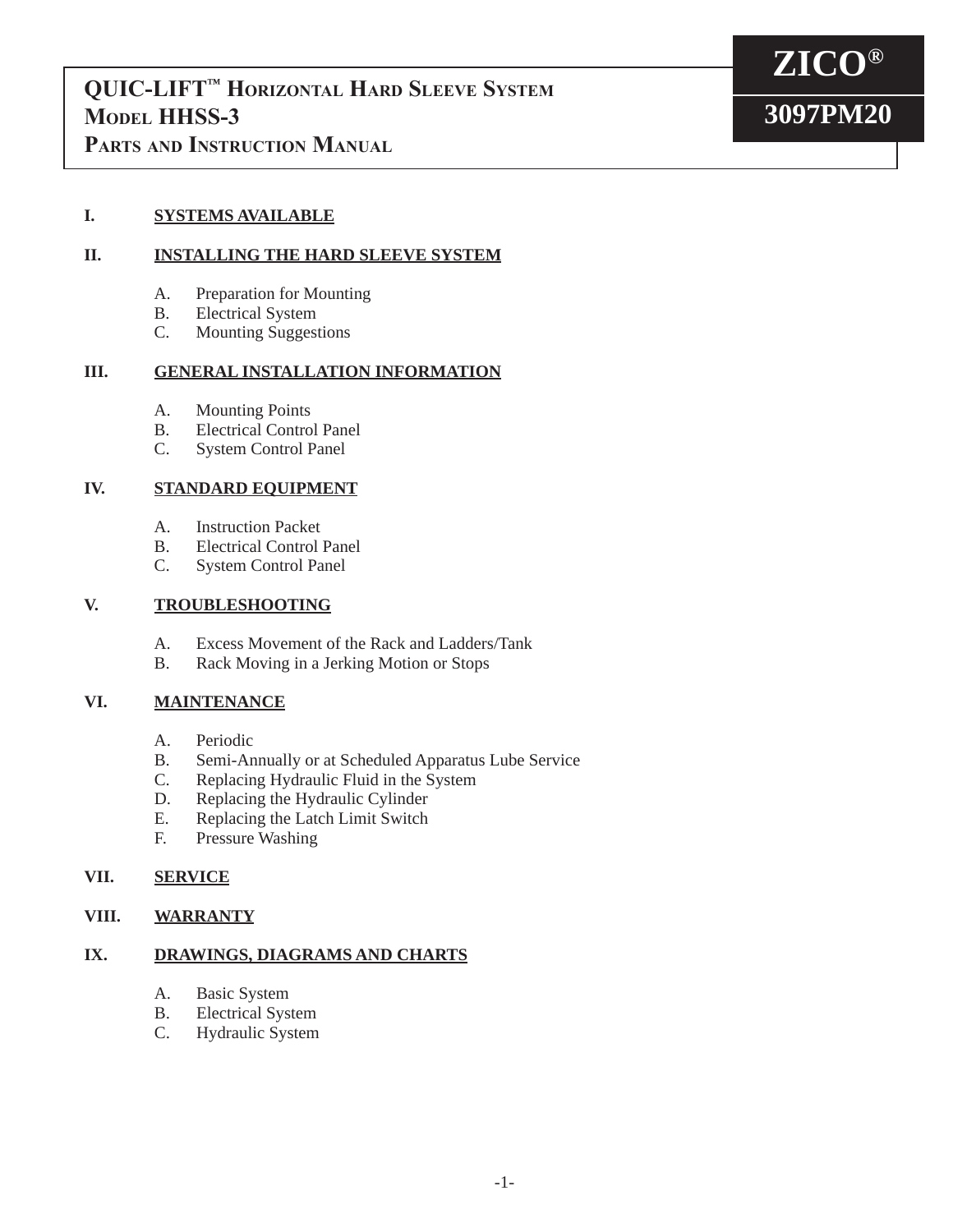## **I. SYSTEMS AVAILABLE**

System is designed for hard sleeves 10' long.

• HHSS-3 Complete System

## **NOTE: Maximum weight of hard sleeves and other equipment carried on the rack is not to exceed 500 pounds.**

The Systems are designed to operate in the following manner:

A. The power switch on the system control panel should be turned to the "on" position. The green light will come on indicating power to the System. Press and hold down, on the "down" switch, to lower the System. The latch (9) will open freeing the booms to be lowered. The latch is controlled by an electric actuator (11). Press down on the control switch until the ladders/tank are in the full down position, parallel to the vehicle. The electrical actuator will close the latch at the end of the cycle.

B. To raise the unit, push "up" on the control switch and the booms will be raised. At the end of the cycle the latch will snap into place locking the booms in the closed position.

C. The power switch should be turned to the "off" position (to conserve electrical power) when the hard sleeves are not required.

## **NOTE: For all part numbers in parenthesis, refer to Chart 1, page 23.**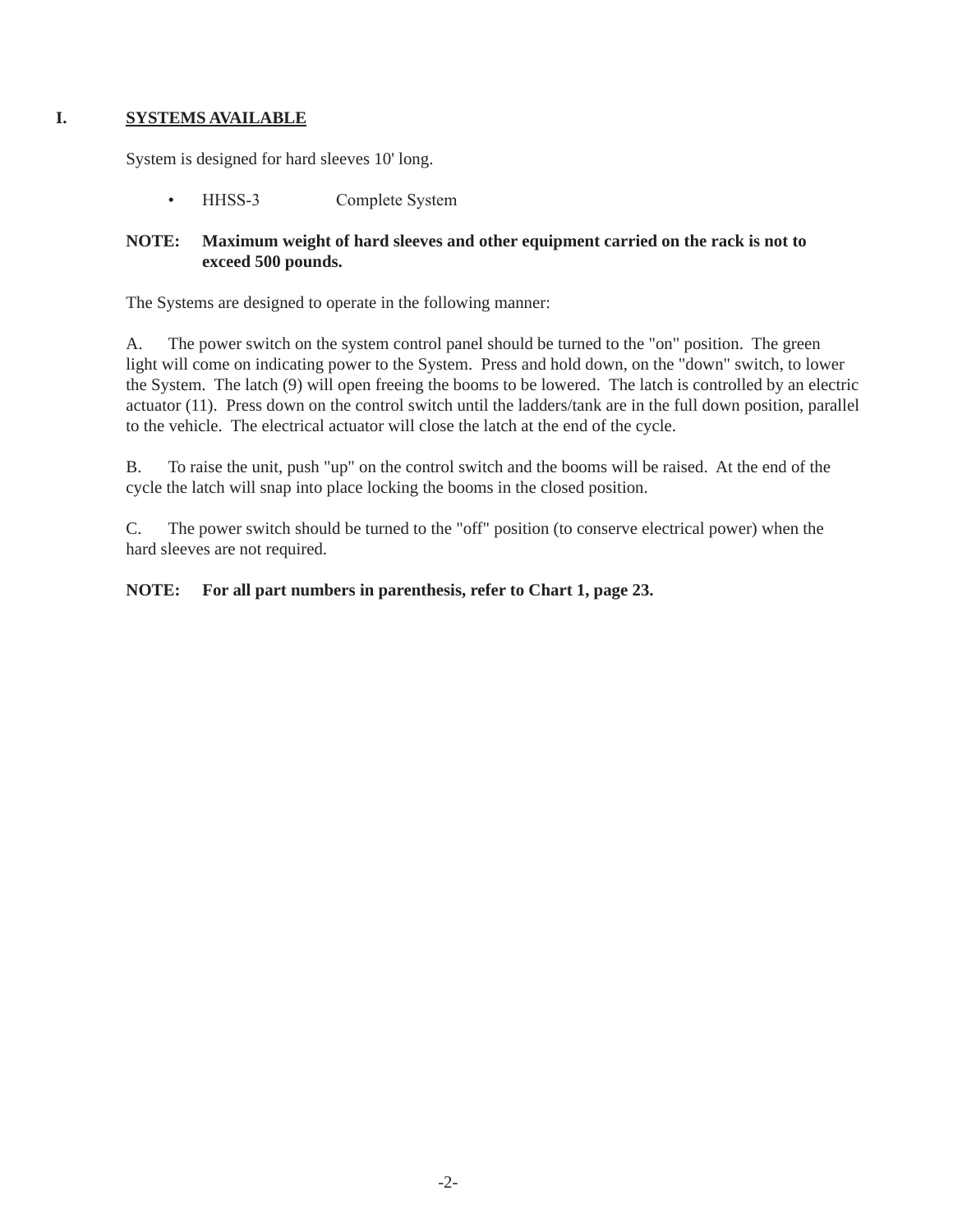## **II. INSTALLING THE HARD SLEEVE SYSTEM**

#### **A. Preparation for Mounting**

The System has been tested at the factory prior to shipping. No additional adjustments should be required. However, the overall height of the unit, including the booms, is 56". The booms may need to be cut down in length for your application. A can of touch-up paint is available for this purpose. See drawings below to determine the required dimensions.



|        | <b>SYM</b> | <b>DESCRIPTION</b>                       | DIM. (MIN./MAX.) |
|--------|------------|------------------------------------------|------------------|
| $\ast$ | А          | SHELF TO BOTTOM OF RACK (UP POS.)        | 38''/56''        |
|        | B          | <b>SHELF DEPTH</b>                       | $12"/--$         |
| $\ast$ |            | SHELF WIDTH; DOOR OPENING                | $15"/--$         |
|        | D          | TRUCK WALL TO BOTTOM OF RACK (DOWN POS.) | 29-7/8"/47-7/8"  |

\*customer to cut boom to length required to obtain proper truck clearance.

## **FIGURE 1 REQUIRED DIMENSIONS HLAS/HPTS SYSTEM**

 Holes will need to be drilled in both booms to attach the boom extension weldments (left and right). See Figure 2.



boom total length = dim "a" - 5-3/4" dim "a" = truck shelf to bottom of rack (formula for reference use only)

**FIGURE 2 HOLE LOCATIONS TOP OF BOOMS**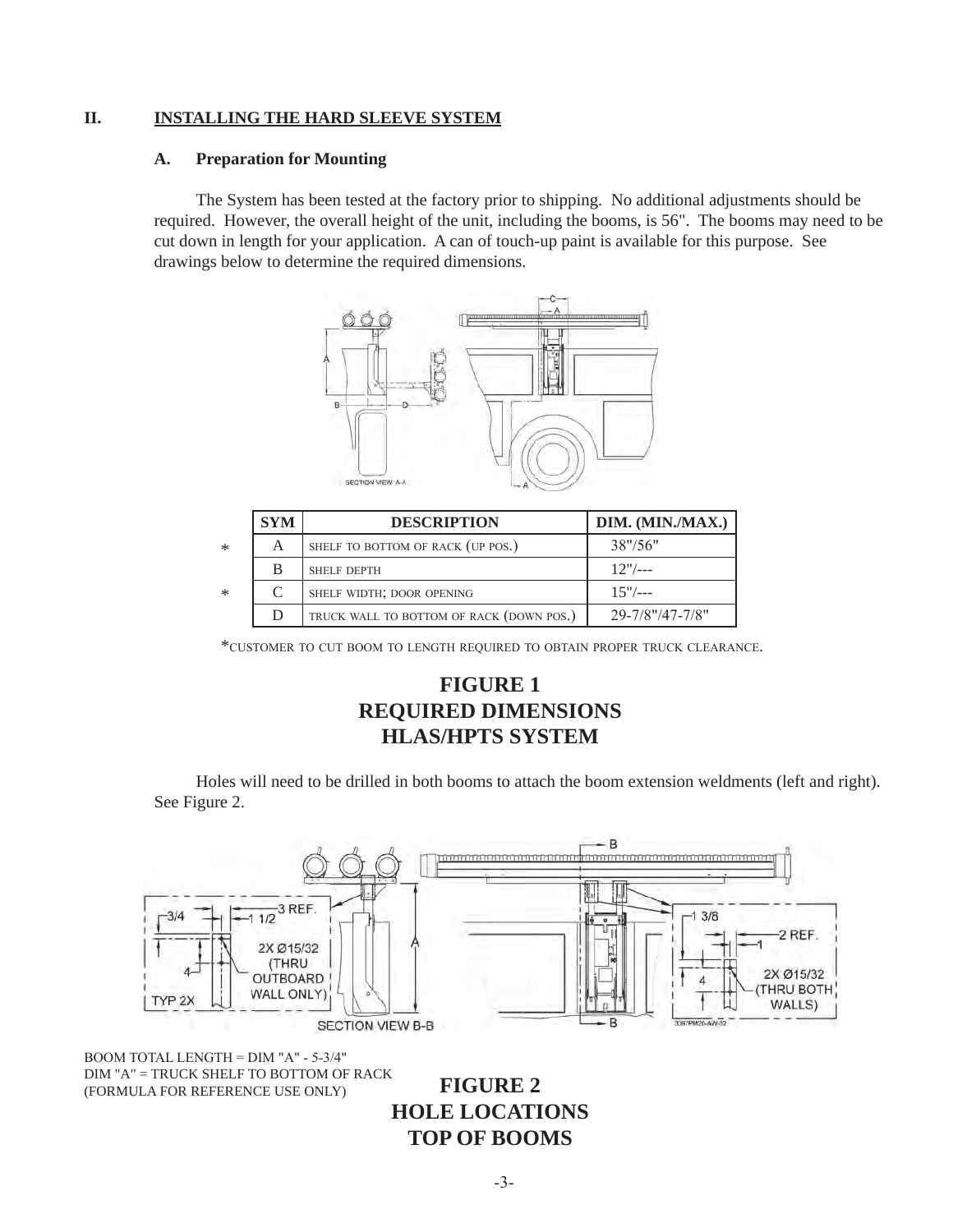#### **A. Preparation for Mounting (continued)**

Plan and lay out the entire installation before making any cuts or drilling holes in the body of the fire apparatus. This will keep "out of service" time to a minimum and also help to minimize mistakes.

Position the unit on the shelf of the apparatus and clamp it in place so that you can determine where the holes will be required for the mounting bolts. Also check to be sure there is an integral component of the body structure to attach the mounting bolts through. If there is no main frame member, you may have to add a 1/2" thick aluminum mounting plate and attach it to a main frame member. Place the ladders or portable tank on top of the rack.

When the unit is raised and lowered in this position, it should clear protruding objects on the apparatus, such as emergency light, hand rails, etc. Make sure that when the ladders/tank are in the up position they do not obstruct cross lays on hose reels.

In the event that the booms come into contact with the stiffening rib at the top of the vertical hose bed wall, you may have to notch out the stiffening rib to recess the System. If the stiffening rib must be notched, the exposed metal surfaces should be painted and covered with an edge guard material. In addition, if the stiffening rib is notched, you may wish to add a backing plate on the inside surface of the hose bed wall. The plate will reinforce the hose bed wall and provide a good mounting support for the vertical mounting holes, if used. The edges of the mounting plate should be rounded off on the side next to the hose, and flat head bolts should be used to mount the plate.

 Bolts 3/8", or larger, should be used to mount the base casting to the fire apparatus. When the unit will only be mounted to the hose bed wall or only to the shelf deck,  $1/2$ " bolts should be used with substantial backing plates or attached to an integral component of the body structure.

A stop must be provided which will prevent the rack from swaying when in the stored position. The stop may be fabricated using the top of the body panel as a starting point. The actual "stop" will be up to the body manufacturer to fabricate unless the optional Zico HLAS Stop, HLAS-OS, is ordered with your unit (optional stop shown in upper left of Figure 21, page 28).



**FIGURE 3 RACK STOP**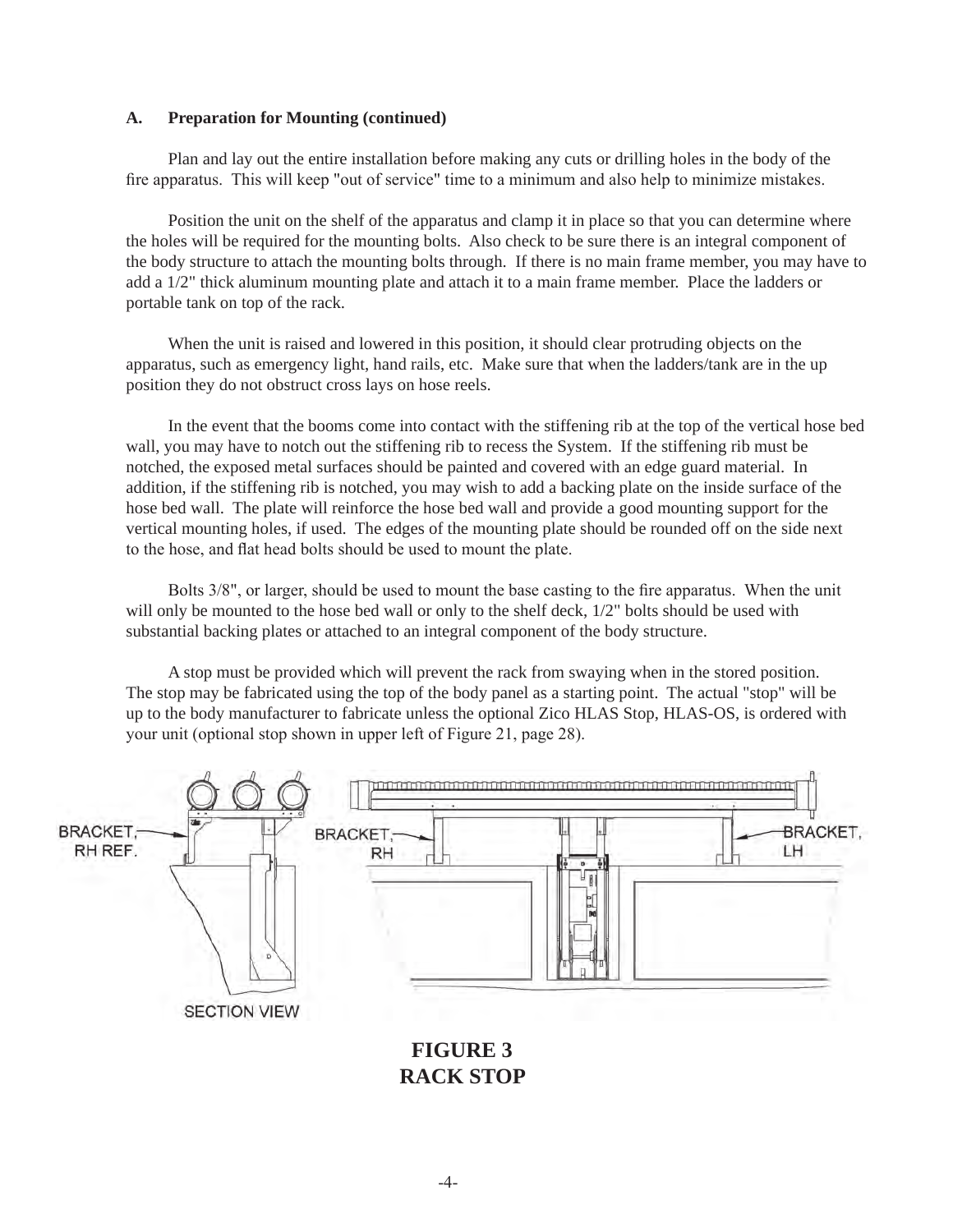#### **A. Preparation for Mounting (continued)**

A mechanism for opening the door panel in front of the unit must also be fabricated by the apparatus manufacturer. The actual mechanism will depend on whether the door opens down or to the side. Contact the factory for suggestions.

#### **B. Electrical System**

Now that you are sure of your mounting position, and the boom has been cut to the proper length, you may begin to lay out the electrical wiring (see Figure 6, page 6 and Figure 7, page 7). At this time it is a good idea to remove the unit from the apparatus shelf and clamp it to a work bench so that the booms can swing out away from the bench when lowered. Unit should be mounted the same distance back from the edge of the table as it would be on the shelf of your apparatus. Be sure the table is secured by adding a counterweight to the other side before lowering the unit. Determine where the wires can be run so they will not be visible from the outside of the apparatus. We recommend all electrical connections be soldered as this method is superior to crimp connections. We further recommend that a terminal block or quick disconnect be attached to the base casting. Wires from the hydraulic power unit (7), latch actuator (11) and limit switch (89) should go into the terminal block. This would facilitate service to these items if required. Measure the required run lengths of the wires. (See Figure 6, page 6 and Figure 7, page 7 for proper wire diameter.)

Make up a wiring harness using wires longer than the required run lengths. Temporarily make all wire connections so you can test the system. With the table properly secured, you should be able to operate the unit.

 When the flashing light kit (model HLAS-FLK) must be installed, the wiring diagram and parts lists for the flashing lights may be found on pages 10 and 11, Figures 10 and 11.

#### **C. Removal of Shipping Plug**

 Once the unit has been mounted to the apparatus, and the booms have been lowered completely, remove the Shipping Plug in the front of the reservoir (see Figure 4) and install the Breather with its filter facing down (see Figure 5).





**FIGURE 4 FIGURE 5**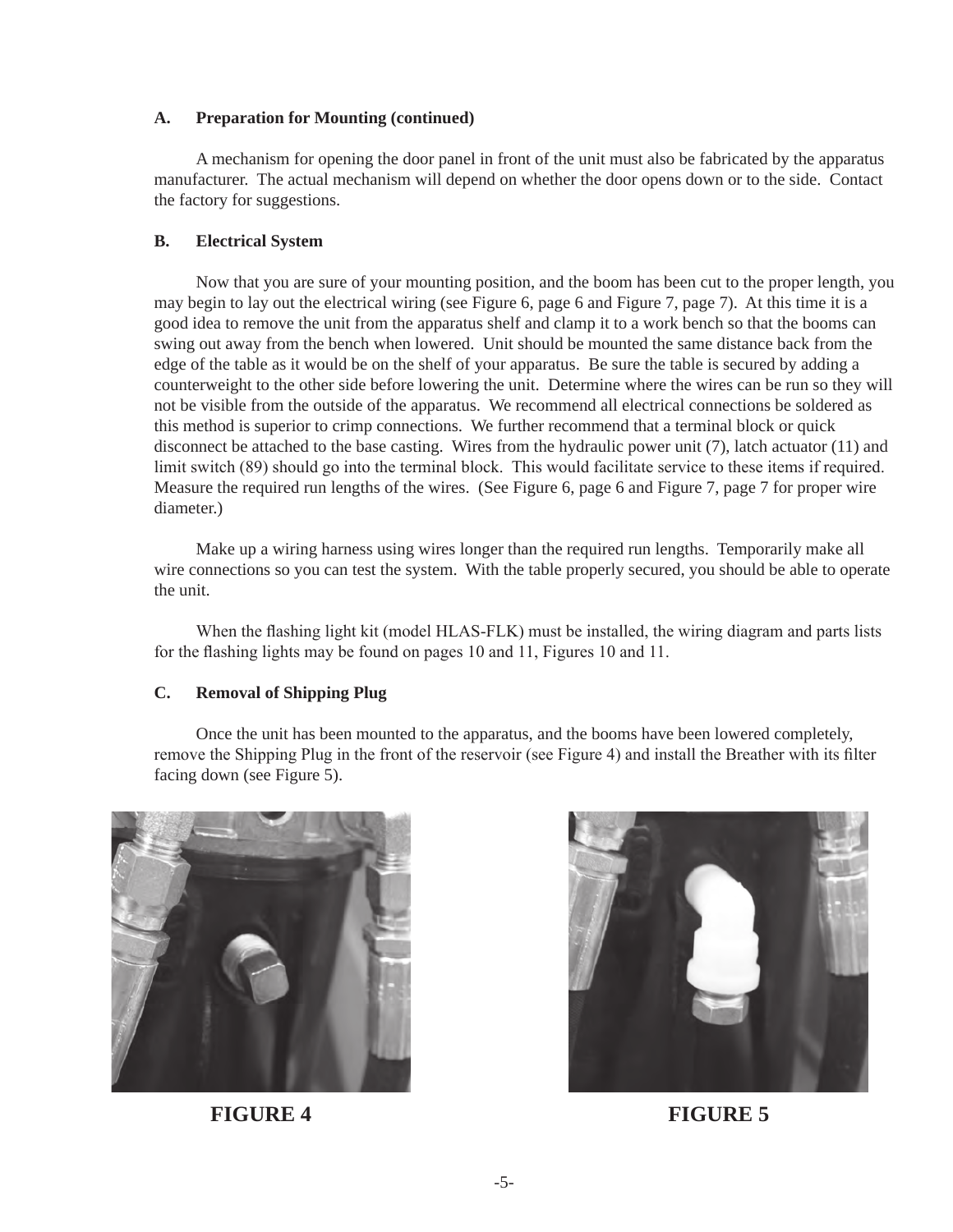

# ELECTRIC/HYDRAULIC SYSTEM **ELECTRIC/HYDRAULIC SYSTEMWIRING DIAGRAM WIRING DIAGRAM** FIGURE 6 **FIGURE 6**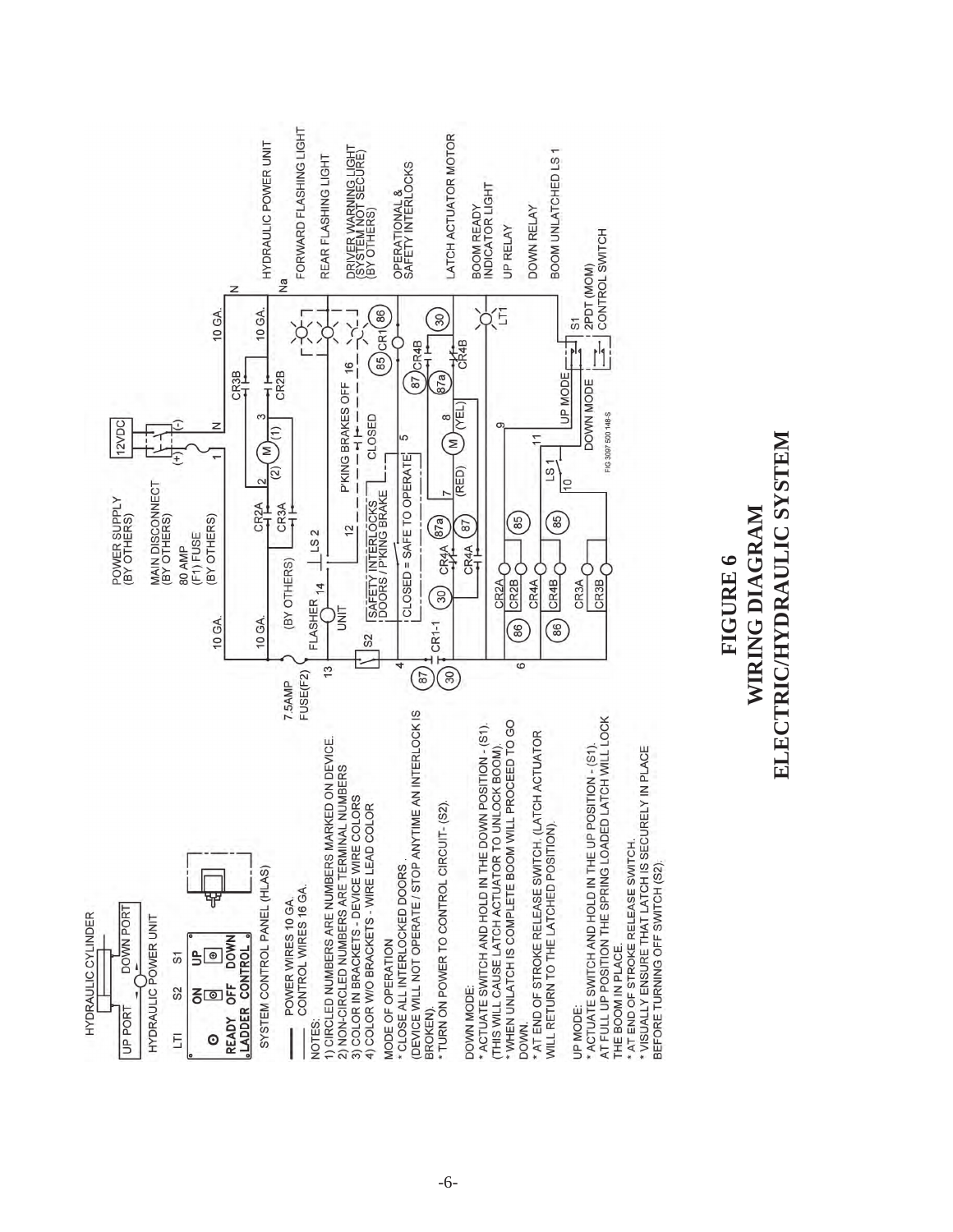

QTY. **PART NUMBER DESCRIPTION SOURCE QTY.** 4  $\mathcal{L}$  $\overline{a}$  $\overline{ }$  $1\frac{3}{1}$  Sub-Panel, 8-1/4  $\frac{3}{1}$  Sub-Panel, 9-1/4 1 3097-500-151 Power Relay CR2A, CR2B, CR3A, CR3B Pokorny # R2624 4 3097-500-155 Door Interlock Relay CR1 Pokorny # R2629 1  $3094-005-156$  Control Relay CR4B Pokorny # R2622 | 2 1 3097-270-109 Flasher 52/536LL 1 1 1 1 3097-500-181 Term. Block, 16 POS, Cinch 141 Series Newark # 28F881 1 Pokorny # R2624 Newark #28F881 Pokorny # R2629 Pokorny # R2622 SOURCE 552/536LL Power Relay CR2A, CR2B, CR3A, CR3B Term. Block, 16 POS, Cinch 141 Series DESCRIPTION Control Relay CR4A, CR4B Door Interlock Relay CR1 Sub-Panel, 8-1/4 x 8-1/4 Flasher PART NUMBER 3097-500-150 3097-500-155 3094-005-156 3097-270-109 3097-500-181 3097-500-151

# ELECTRIC/HYDRAULIC SYSTEM **ELECTRIC/HYDRAULIC SYSTEM**FIELD WIRING DIAGRAM **FIELD WIRING DIAGRAM** FIGURE 7 **FIGURE 7**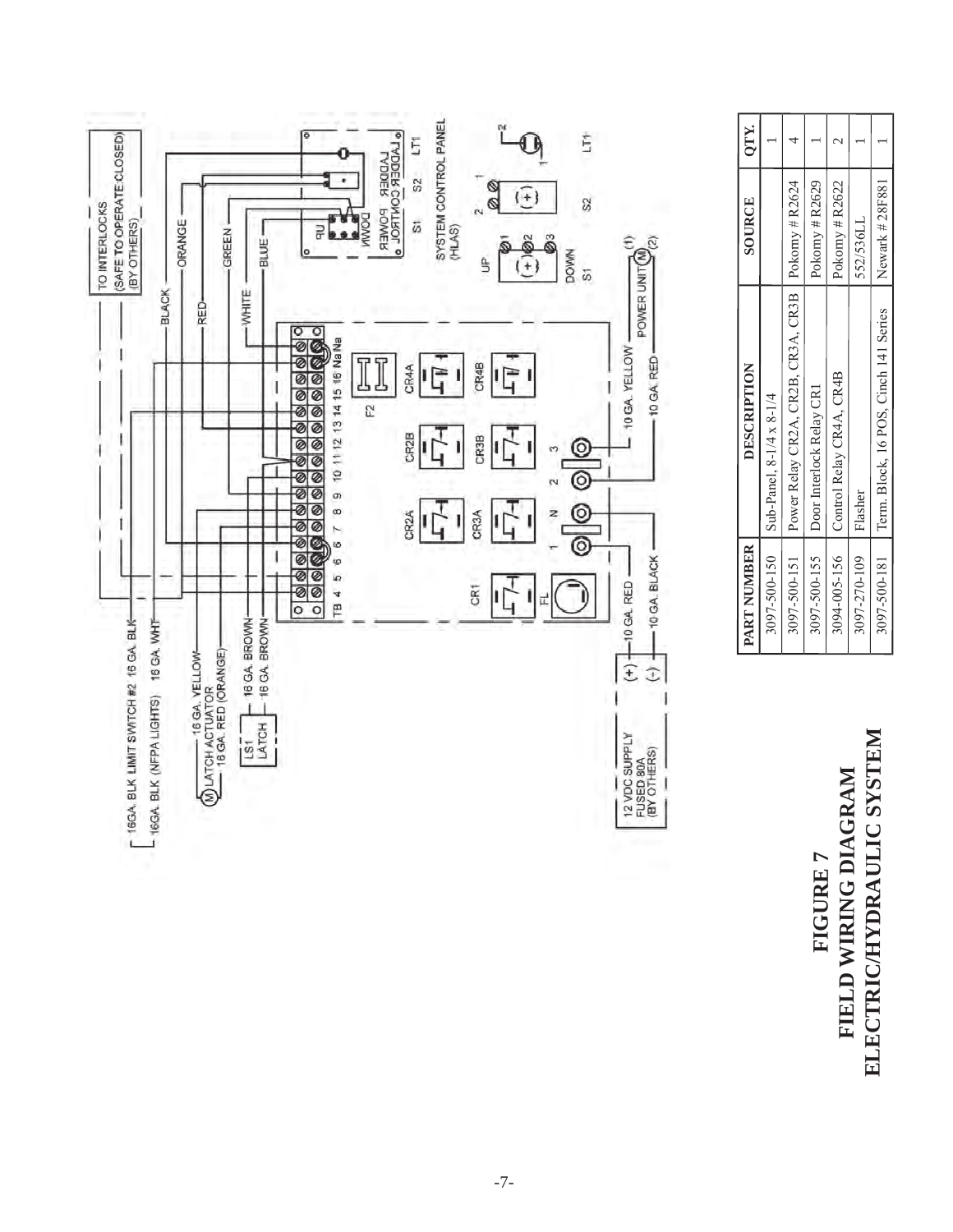

| <b>ITEM</b>    | <b>PART NUMBER</b> | <b>DESCRIPTION</b>                    | OTY.           |
|----------------|--------------------|---------------------------------------|----------------|
| 1              | 3097-500-150       | SUB-PANEL; 8 1/4 x 8 1/4              | 1              |
| $\mathfrak{D}$ |                    | <b>DIL-BLOX MODULE</b>                | 1              |
| 3              |                    | STANDOFF #74096                       | $\mathfrak{2}$ |
| 4              |                    | SCREW, 10-32 x 1 1/2 PH               | $\mathfrak{D}$ |
| 5              |                    | <b>LOCKWASHER #10</b>                 | 10             |
| 6              |                    | <b>HEX NUT, 10-32</b>                 | 10             |
| 7              | 3097-500-151       | POWER RELAY CR2A, CR2B, CR3A, CR3B    | $\overline{4}$ |
| 8              | 3097-500-155       | <b>DOOR INTERLOCK RELAY CR1</b>       | 1              |
| 9              |                    | CONTROL RELAY CR4A, CR4B              | 2              |
| 10             | 3097-270-109       | <b>FLASHER</b>                        | 1              |
| 11             |                    | <b>FUSE 7.5A</b>                      | 1              |
| 12             |                    | <b>LOCKWASHER #6</b>                  | $\overline{4}$ |
| 13             |                    | <b>HEX NUT, 6-32</b>                  | $\overline{4}$ |
| 14             | 3097-500-181       | TERM. BLOCK; 16 POS. CINCH 141 SERIES | $\mathbf{1}$   |
| 15             |                    | SCREW; 6-32 x 5/8 RD. HD.             | 4              |
| 16             |                    | TERM. JUMPER CINCH TYP 141J           | 2              |
| 17             |                    | <b>WIRING SET</b>                     | 1              |
| 18             |                    | <b>TERMINAL LABEL</b>                 | 1              |
| 19             |                    | <b>TERMINAL MARKING</b>               | 1              |

## **FIGURE 8 ELECTRICAL PANEL DIAGRAM ELECTRIC/HYDRAULIC SYSTEM**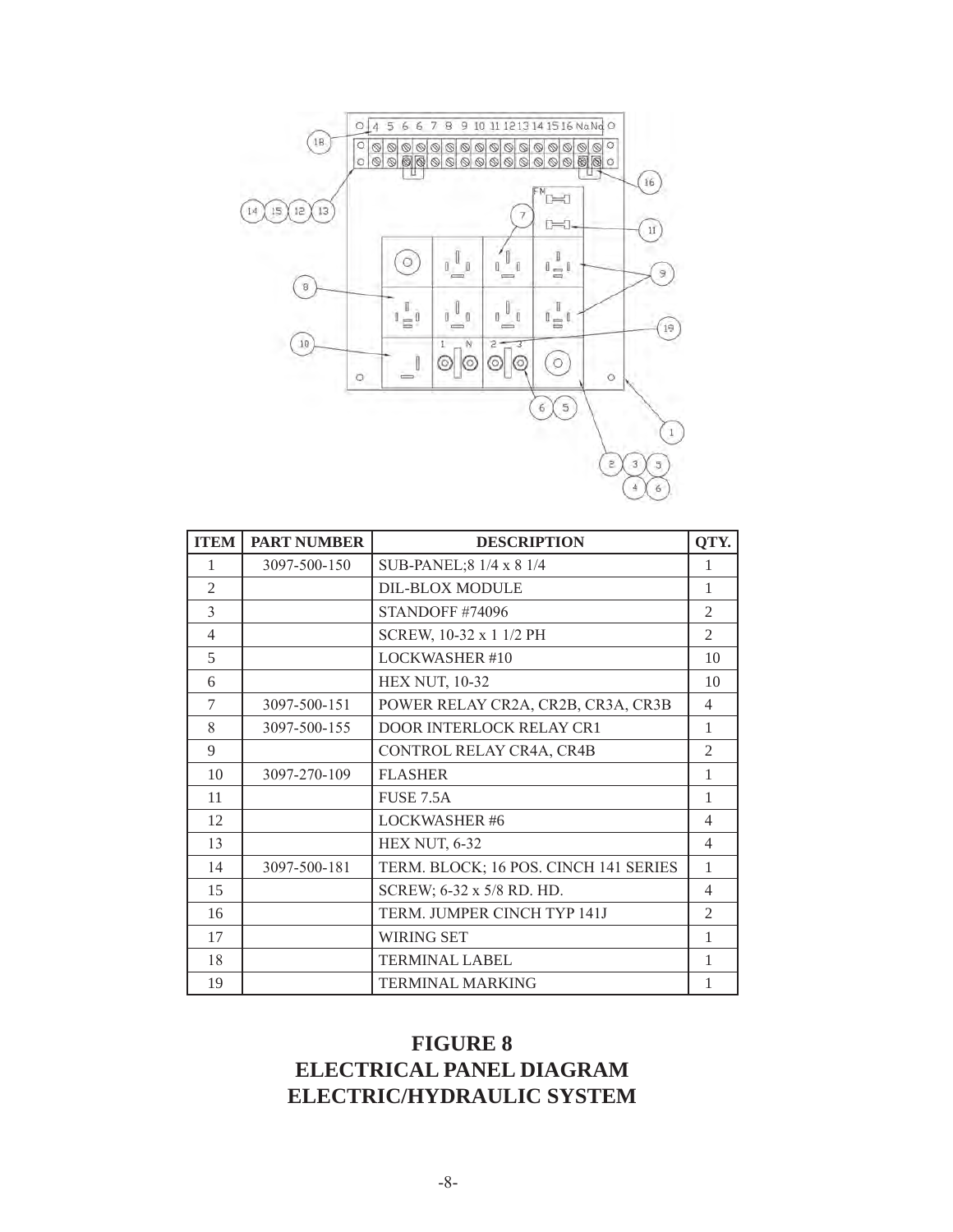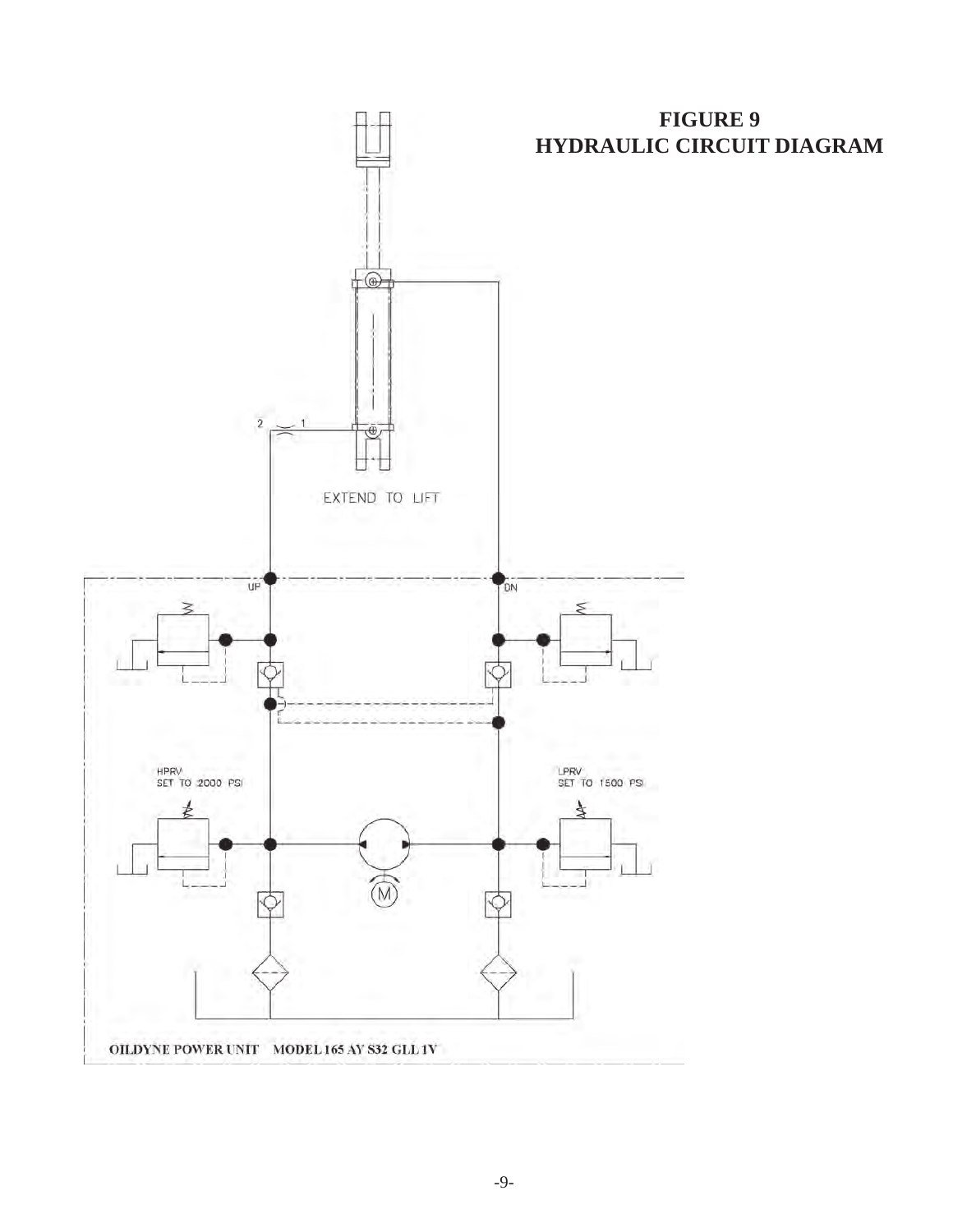

NFPA 1901-96 Standard requires flashing lights be provided, facing front and rear of apparatus. Lights must continue to flash while the device is out of the stored position. Beginning January 1, 1997, all systems are provided with flashing lights. The audio/visual alarm will continue to be offered as an option (see Section 8000 for the audio/visual alarm). Drilled and tapped holes have been provided on QUIC-LIFT Systems shipped after January 1, 1997 to mount the light kits.

| <b>ITEM</b><br>NO. | PART NO.     | <b>DESCRIPTION</b>                       | OTY.           |
|--------------------|--------------|------------------------------------------|----------------|
|                    |              |                                          |                |
| 87                 | 3097-270-101 | Clearance Light                          | 2              |
| 88                 | 3097-270-106 | Plate, Limit Switch*                     | 1              |
| 89                 | 3097-270-105 | Switch, Limit                            | 1              |
| 90                 |              | Harness, Limit switch (included with 89) |                |
| 91                 | 9025-191108  | Screw, 4-40 x 1/2" Rd. Hd. Phil.         | 4              |
| 92                 | 9025-191308  | Screw, 6-32 x 5/16" Rd. Hd. Phil.        | 4              |
| 93                 | 3097-270-111 | Cable Tie 6"                             | 2              |
| 94                 | 3097-270-113 | In Line Splice                           | 7              |
| 95                 | 3097-510-110 | 16-2 Jacketed 2 Cond. Cable              | $1-6'$         |
| 96                 | 3097-270-115 | Snap Plug Connection*                    | $\overline{4}$ |
| 97                 | 3097-500-172 | Straight conn., Plastic, 1/2 NPT*        | 1              |
| 98                 | 8005-000-125 | 16 Ga. Lead Wire-Black                   | 7.5'           |
| 99                 | 8005-000-130 | 16 Ga. Lead Wire-White                   | 7.5'           |

\*Installed on unit



## **FIGURE 10 PARTS & WIRING DIAGRAM FLASHING LIGHT KIT**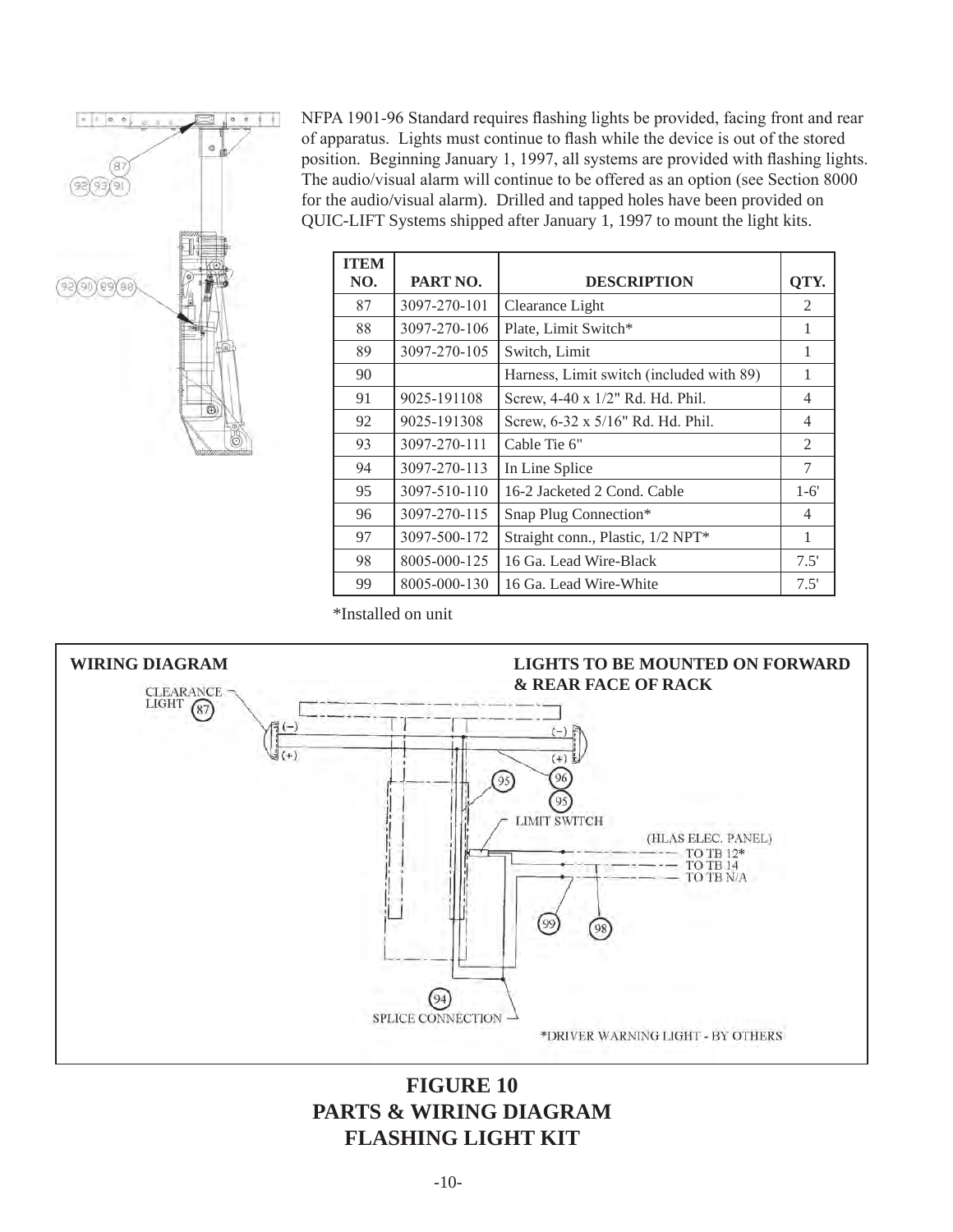## **WIRING SYSTEM:**

- 1. Lights are to be mounted on forward and rear face of the rack.
- 2. Two six-foot lengths of wire (95) are provided and installed, one for each light. Wires run on the inside of the rack.
- 3. One six-foot length of wire (95) provided to run from the switch (89) to the light wires (95). This wire should run-up through the right boom.
- 4. Snap plug connections (96) will be attached to each wire, ready to plug into lights prior to mounting.





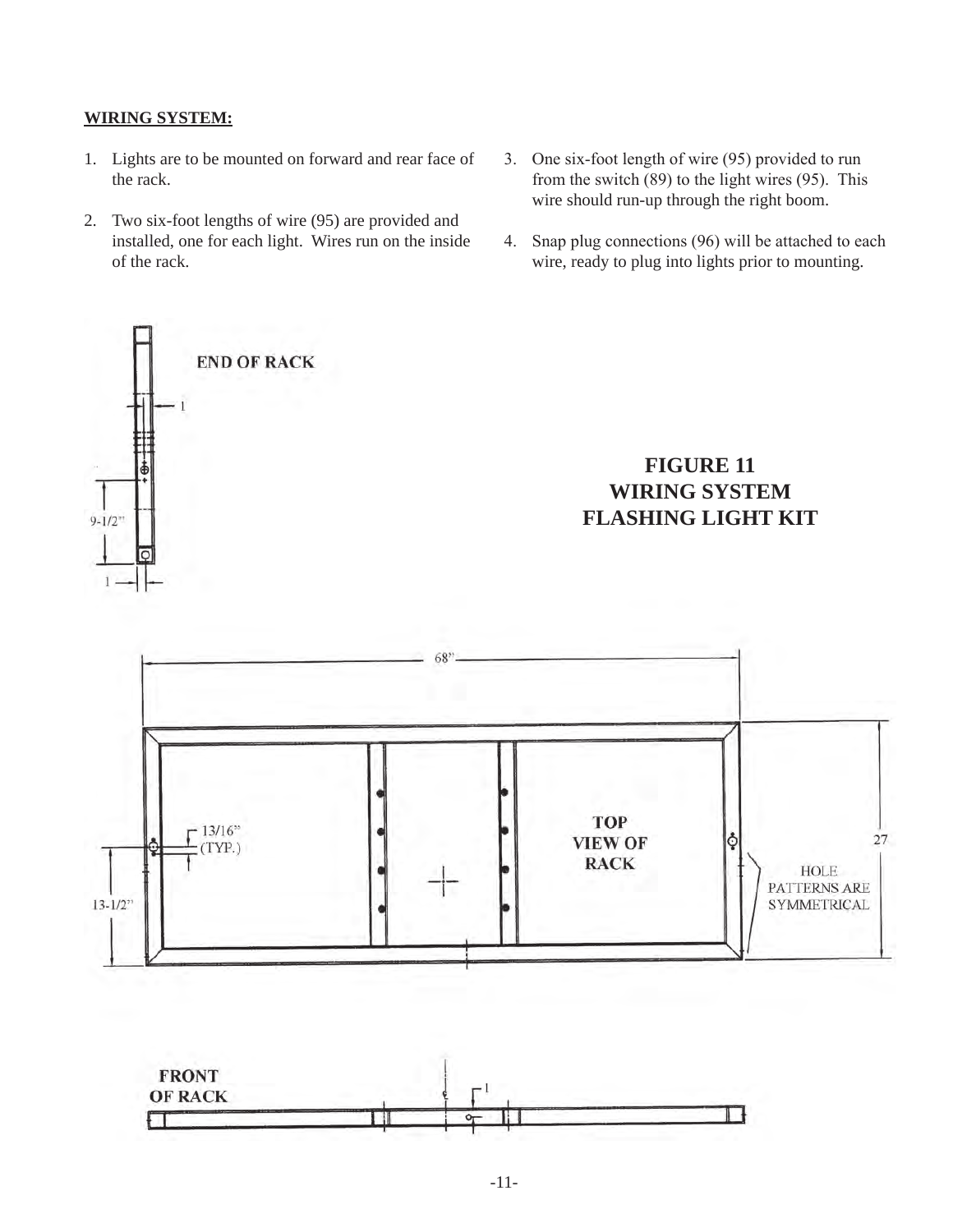#### **C. Mounting Suggestions**

"WARNING" labels are supplied with each QUIC-LIFT System. The pressure sensitive or metal label must be mounted in close proximity to the ladder/tank control panel. All apparatus operators must be instructed to keep the area in front of the ladders/tank clear of personnel when the System is being raised or lowered.

Before starting the installation you should make sure you have all necessary tools and materials. This should include matching touch-up paint, edge trim (for cut outs), fender protector cloths and removable tape (to protect paint), necessary hardware, wire connectors, cable ties, burr remover, vacuum cleaner (for metal filings), loom (for wiring), drills, drill gun, wrenches, step ladders, etc. Be sure to allow yourself sufficient time to make a proper installation. You will probably have to remove the hose from the hose bed.

## **NOTE: The hydraulic pump is designed for use in the normal operating termpature range of -20 to +160 degrees Fahrenheit. Please review your application with the factory for uses below -20 degrees.**

Following these simple instructions should make your installation easy and professional.

## **III. GENERAL INSTALLATION INFORMATION**

## **A. Mounting Points**

The unit must be positioned so that the hard sleeves are centered on the rack. Mounting holes have been provided on both the vertical and horizontal mounting surfaces of the base casting. Although the device may be securely mounted from the horizontal surface only, it is a great advantage to be able to use mounting bolts on the vertical surface as well. The unit should be attached to an integral structural member of the vehicle. If this is not possible, then a one-half inch thick aluminum backing plate should be used. For mounting, 3/8" bolts should be used.

## **B. Electrical Control Panel**

The electrical control panel must be mounted in a water-proof compartment.

Several "Lock Out" circuits may be considered to prevent accidents from occurring. An ideal "Lock Out" system would only permit operation when the ignition switch is on, the transmission is in park, and any obstructing compartment doors are shut. Because of the higher amperage required to operate the System, a separate "Lock Out" circuit should be used. The "Lock Out" circuit should be separated from the QUIC-LIFT System circuit by a relay. This will prevent damage to the existing wiring system. The QUIC-LIFT System circuit must be protected by an 80 amp fuse (see Figure 6, page 6).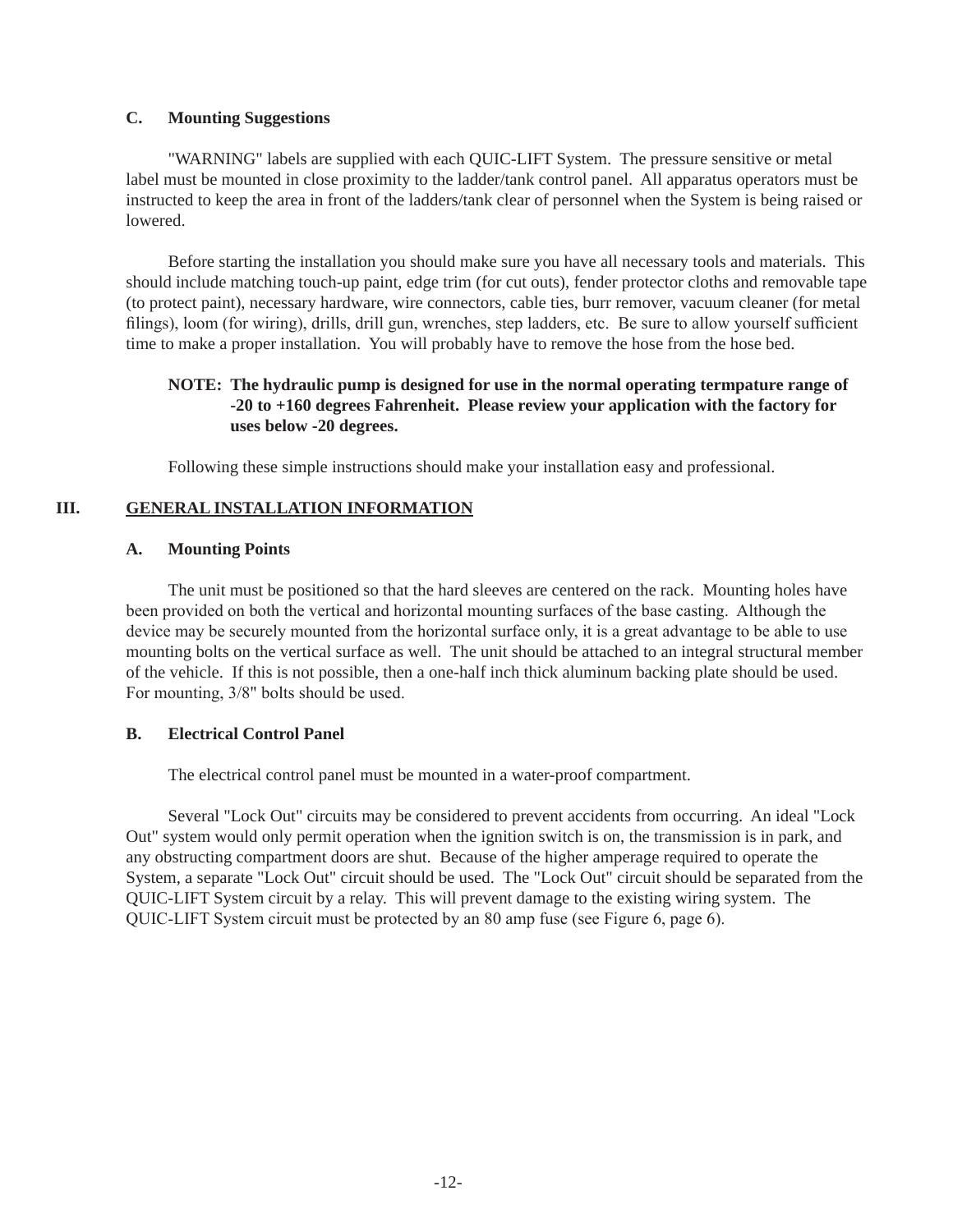## **C. System Control Panel**

The ladder/tank control panel should be mounted in such a position that the operator has full view of the QUIC-LIFT System and personnel that might come in contact with it (see Figure 13, page 14).

Panel must be mounted in a waterproof compartment. After all connections are complete and system has been tested, protect connections with a weather proofer like liquid tape.

We have extensively tested our QUIC-LIFT System and have found the normal life to be in excess of 6,000 cycles without failure. With reasonable care and maintenance, your System should give you many years of excellent service.

**WARNING: Do not permit personnel to hang, sit or stand on the rack or components while they are stored on the QUIC-LIFT System. Permanent damage to system, bodily injury, or death may occur.**

## **IV. STANDARD EQUIPMENT**

The following items are included with each complete System:

## **A. Instruction Packet**

Includes all information required to install a complete System. Wiring diagrams and parts lists are provided.

## **B. Electrical Control Panel (79) P/N 3097-500-148**

Complete panel ready for mounting.



**FIGURE 12 OVERALL DIMENSIONS AND COMPONENTS ELECTRICAL CONTROL PANEL**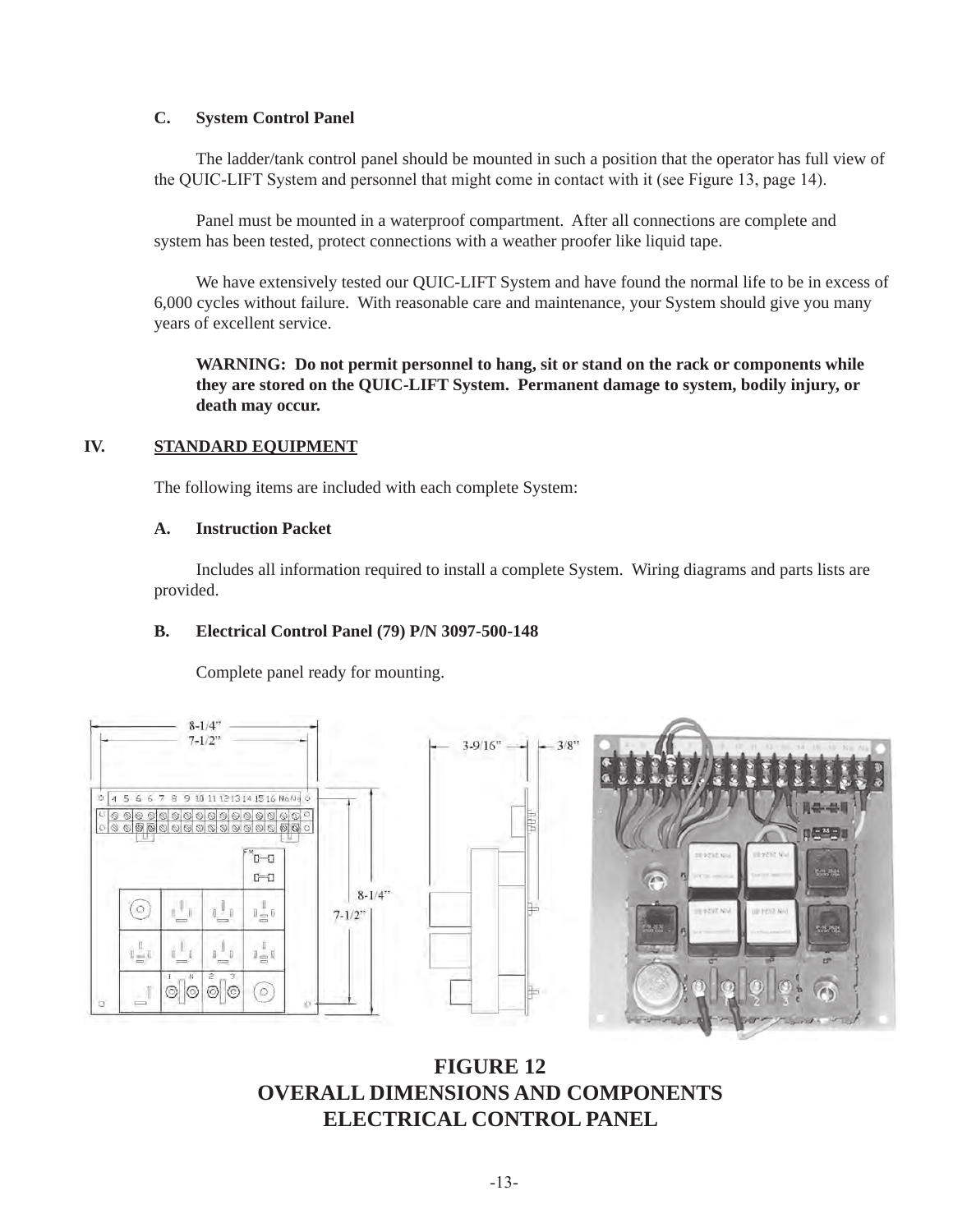#### **C. System Control Panel (80) P/N 3097-500-170**

Complete panel with an "on" and "off" switch and indicator light, and an "up" and "down" switch, ready for mounting.



- **LT1 = Power Indicator Lamp P/N 3097-500-169**
- **S2 = Power Switch P/N 3097-500-157**
- **S1 = Control Switch P/N 3097-500-156 Boot, Toggle Switch P/N 3097-105-145**

**Name Plate (red) 3097-500-179 Switch Plate (alum.) 3097-500-178**

## **FIGURE 13 OVERALL DIMENSIONS AND COMPONENTS SYSTEM CONTROL PANEL**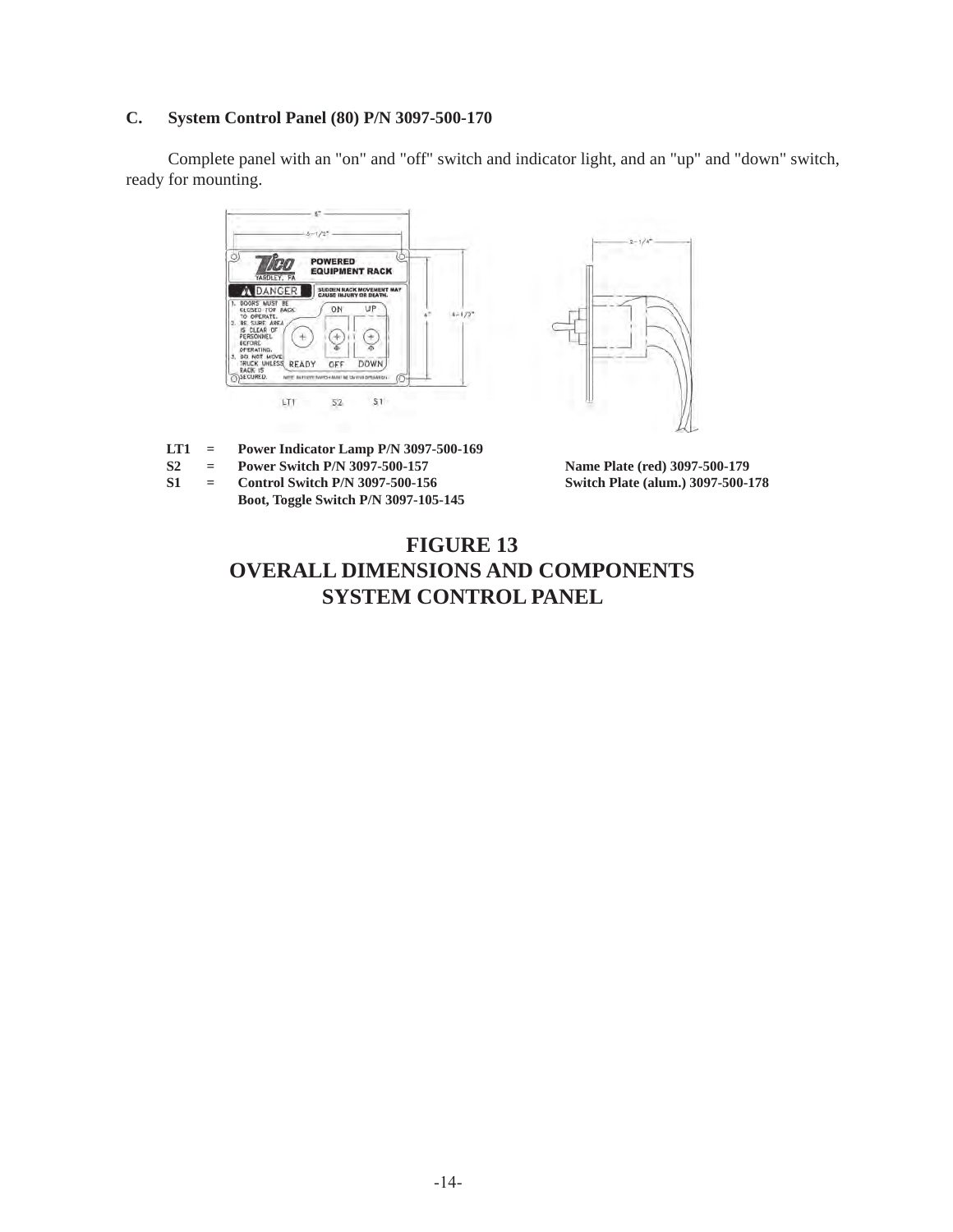## **V. TROUBLESHOOTING**

All units are tested after final assembly to ensure proper operation and adjustment. No further adjustments should be required unless excess movement is noted.

## **A. Excess Movement of the Rack and Hard Sleeves**

If the rack and hard sleeves appear to be moving more than when the System was initially installed, it is probably due to one of the following reasons:

1. The rack is not properly seated against the vehicle-mounted anti-sway stops.

 Anti-sway stops must be provided by the apparatus manufacturer to prevent the rack from swaying. If the rack is not touching the stops, swaying will occur. Shims may be required to close the gap.

2. Booms move freely when the rack is pushed or pulled by hand.

 Use the following procedure for adjusting the hydraulic cylinder (8), bumpers (16) and latch (9). Refer to Figures 14 and 15 on page 16 for numbers in parenthesis.

 a. Remove ladders with the rack in the down position. Raise the unit back up approximately 3/4 of the way and loosen the two bumper lock nuts (65). Turn the bumpers (16) towards the backing plate (6).

- b. Raise the rack up until the cylinder is fully extended and the latch (9) closes. The hydraulic pump will slow down when the cylinder is fully extended.
- c. Pull booms (2 and 3) out by hand to apply load on the cylinder (8).

 d. Check the gap between the inside face of the latch (9) and the outside face of the latch bar (10).

 The gap should be around 3/32" when pulling out on the boom assembly by hand to take the free play out of the unit. If the gap is less than 3/32", the overall length of the cylinder has to be lengthened. If the gap is more than 3/32", the overall length of the cylinder has to be made shorter.

- e. The length of the cylinder may be adjusted as follows:
	- 1. Loosen the 3/8" socket head cap screw clamp bolt on the shaft clevis pin.

 2. Lower the rack so the latch (9) opens and the latch bar (10) just clears the latch. This takes the pressure off the cylinder which will make the next step easier.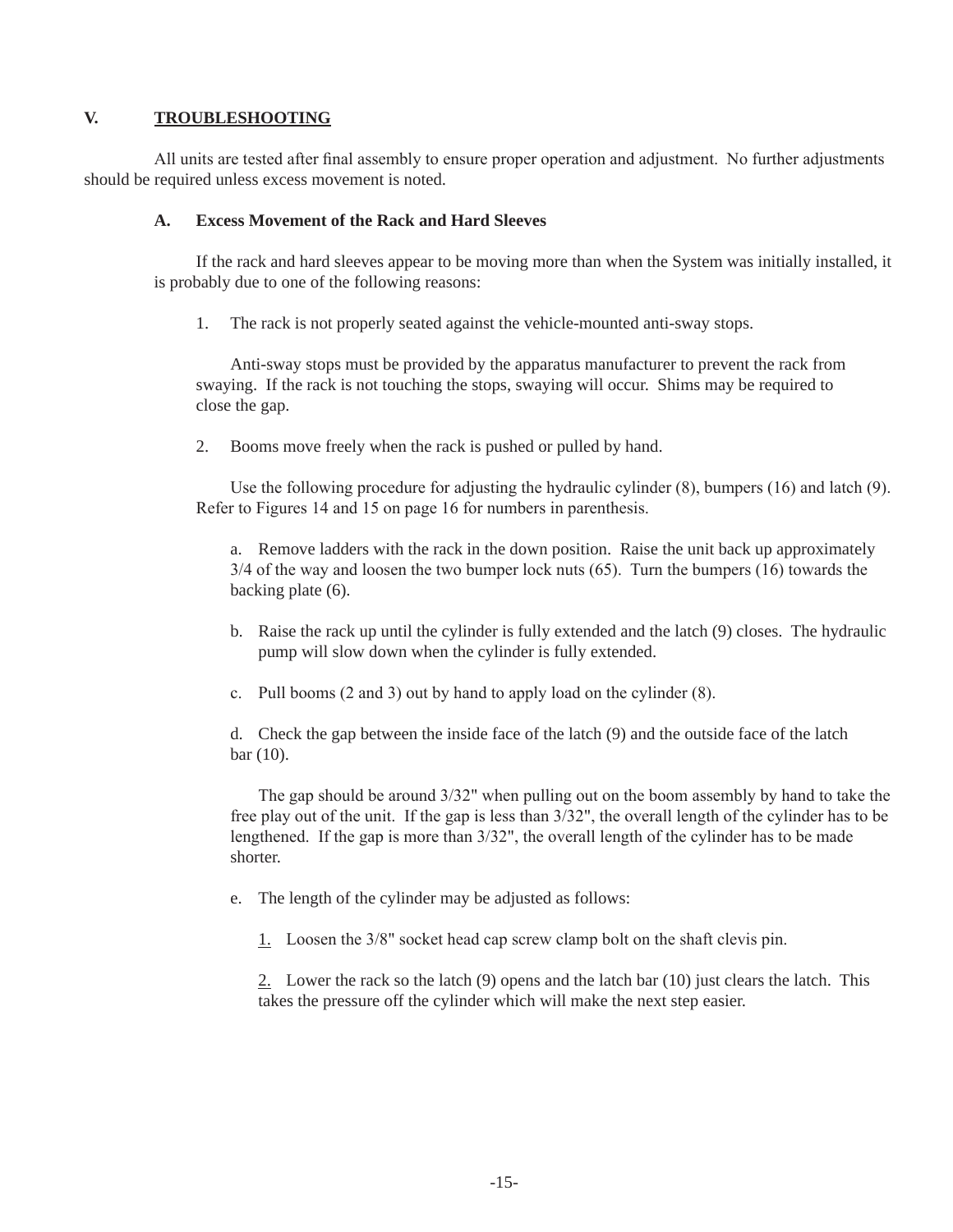#### **A. Excess Movement of the Rack and Hard Sleeves (continued)**

3. Turn the cylinder shaft in the appropriate direction to lengthen or shorten it.

## **WARNING: Do not use a pipe wrench or vise grips. Damage to the cylinder shaft will occur. The shaft will almost always turn by hand. Rubber coated work gloves will increase your grip.**

f. After turning the shaft about 1/4 turn, raise the unit back up. Do not tighten the clevis clamp bolt at this time.

g. Make sure the cylinder is fully extended and re-check for the  $3/32$ " gap while pulling out on the boom assemblies.



## **FRONT VIEW**

**SIDE VIEW**

h. After the 3/32" gap is achieved, tighten the clevis clamp bolt and turn the bumpers until they are touching the base casting (1). Maintain outward pressure on the boom while you are hand tightening the bumper.

i. Lower the unit a few inches. Turn the bumpers out <u>one full turn</u> away from the backing plate. Re-tighten the bumper lock nuts (65).

 j. Raise the unit back up to full cylinder extension. Listen for the pump to slow down. The gap between the inside face of the latch (9) and the outside face of the latch bar (10) should now be 1/64" to 3/64" and the unit will be tight.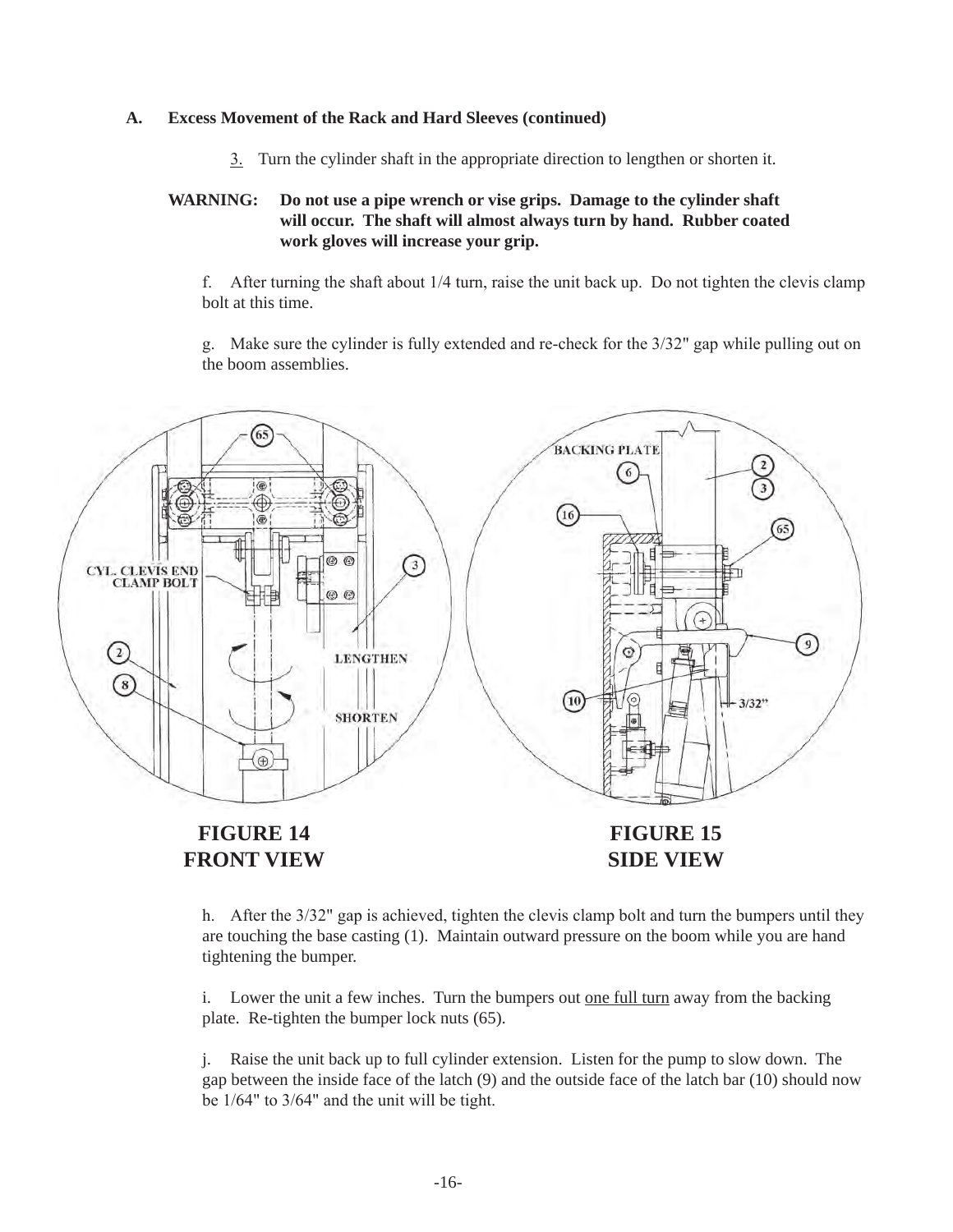## **B. Unit Moving in a Jerking Motion or Stops**

- 1. Check fluid level in the hydraulic pump.
- 2. Follow filling procedure (VI. C. 1.).

## **VI. MAINTENANCE**

## **A. Periodic**

1. Any time the unit appears to sway, refer to Troubleshooting (V. A.) and follow suggestions depending upon your specific problem.

2. Visually inspect hydraulic system for leaks indicated by the presence of hydraulic fluid or the accumulation of dirt around a fitting. Refer to Checking Hydraulic Fluid Level (VI. B. 2.) before proceeding.

 3. Visually inspect the plastic pads for wear. Pads are located at several points on the ladder rack assembly and are designed to minimize wear to the ladders. Replace as required.

## **B. Semi-Annually or at Scheduled Apparatus Lube Service**

 The above items under Periodic Maintenance should be checked first and then proceed as follows:

1. Lubricate the following parts as indicated.

 a. Joints and pivot points should be sprayed with CRC brand Stor&Lub long term lubricant and rust preventative #03032. Excess lubrication should be wiped off.

b. Hydraulic ram is self-lubricating and should require no additional lubrication.

 c. Grease fittings are located on the bottom of the lower shaft (4), one on each side under the booms, and there is one additional grease fitting in the lower cylinder pin (57). Use chassis lube at these three points.

 d. Latch bar (10) and latch (9) should be lubricated with door jam grease where the two parts come together.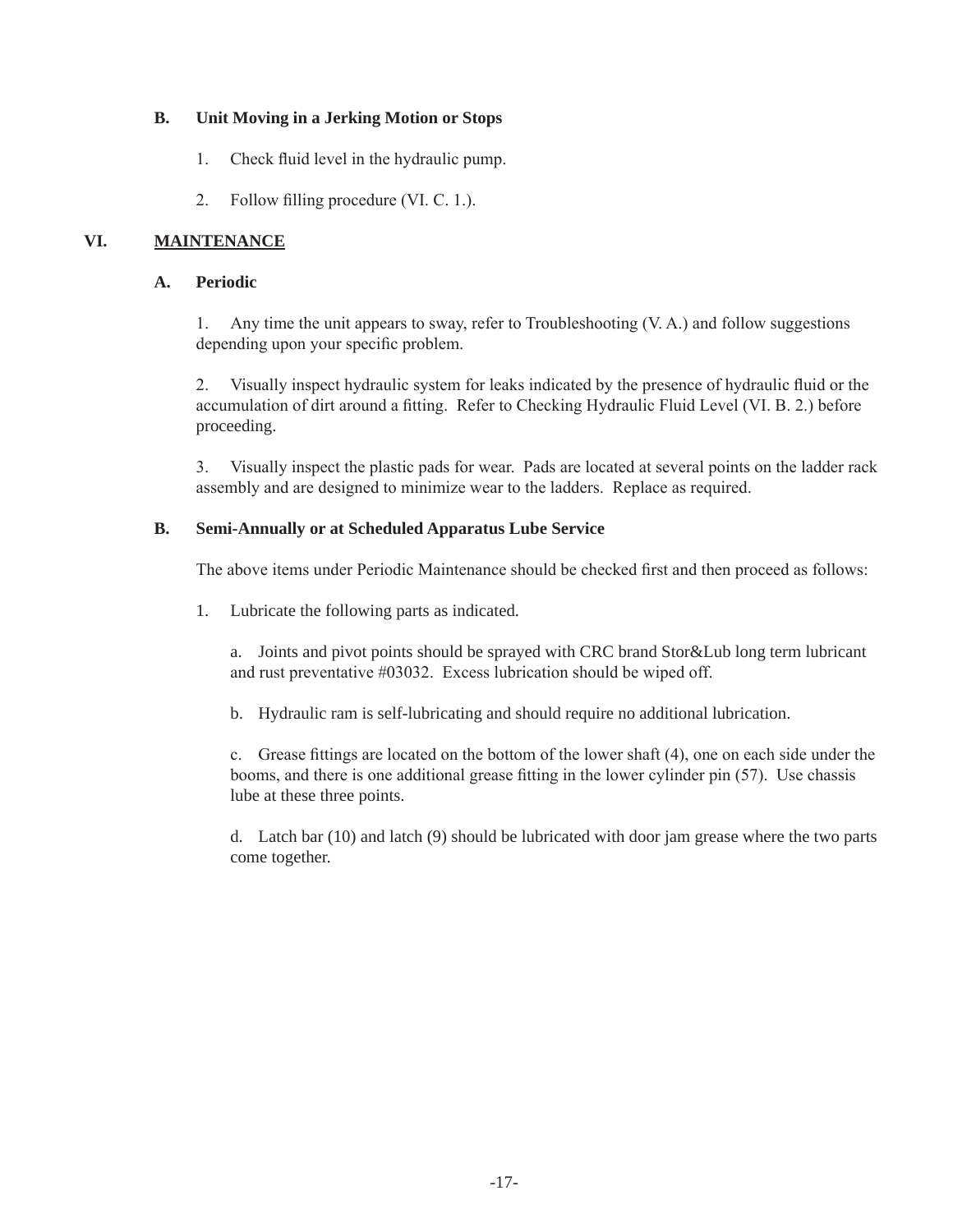

**FIGURE 16 HYDRAULIC SYSTEM COMPONENTS**

- **B. Semi-Annually or at Scheduled Apparatus Lube Service (continued)**
	- 2. Checking hydraulic fluid level.

 **WARNING: Hydraulic system is a closed loop system. No one, other than a qualified hydraulic pump technician, should attempt to remove any fittings or hoses from the system. The system contains one orifice which is restricted to .025" (30). Removal of this fitting could cause bodily injury. See location on Figure 18, page 25.**

- a. The booms must be lowered completely to view oil level in reservoir.
- b. Remove Elbow (48) and Breather Filter from front of reservoir.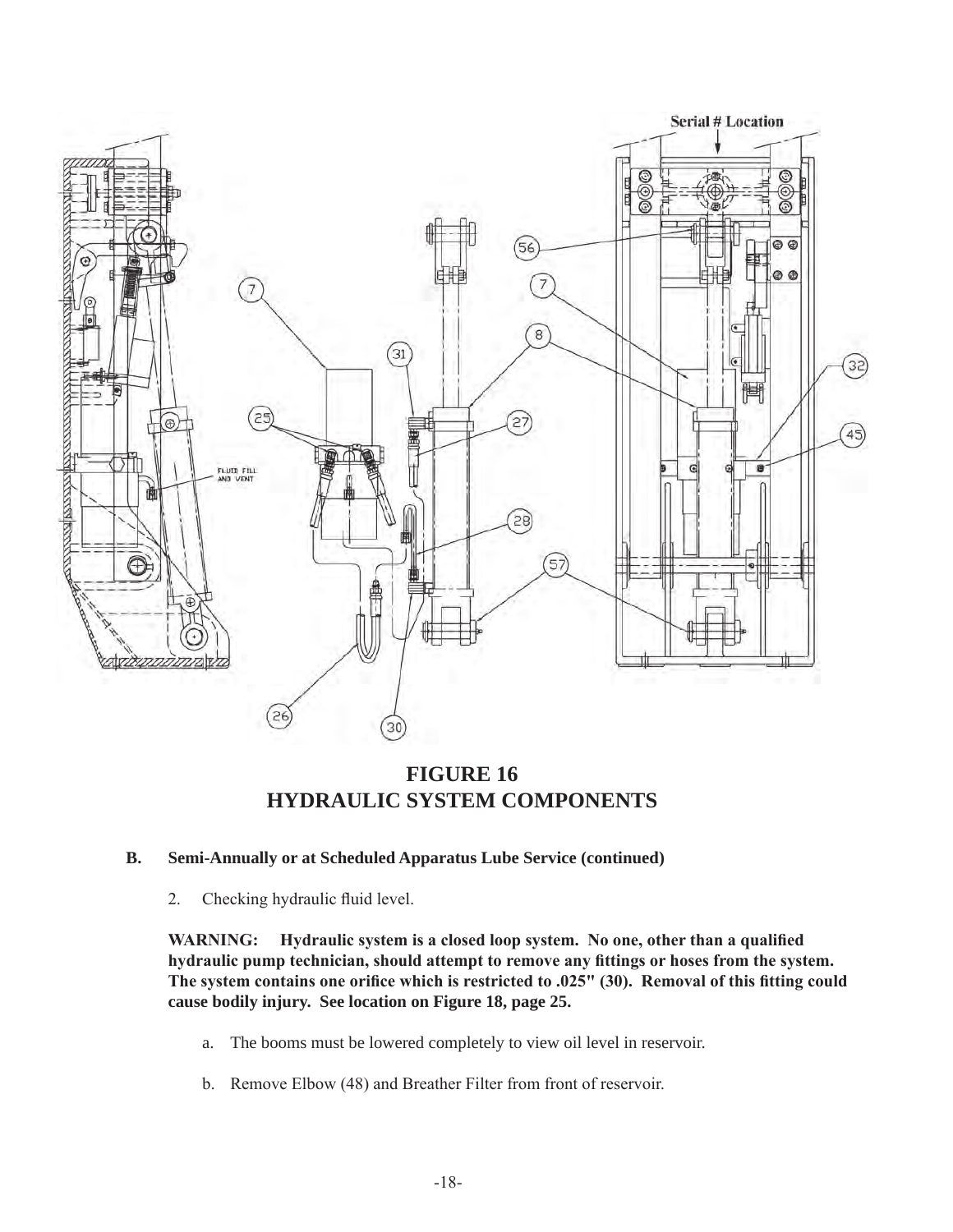## **B. Semi-Annually or at Scheduled Apparatus Lube Service (continued)**

c. View oil level through Breather/Fill Port. Oil should be  $3/8$ " to  $1/4$ " below the bottom of the Port.

d. If oil needs to be added, Zico recommends:

 SAE 5W20, or other clean hydraulic oil with a viscosity of 150 to 300 SUS at 100 degrees Fahrenheit. System capacity (dry) is 50 ounces.

## **C. Replacing Hydraulic Fluid in the System**

The whole procedure may take one to two hours. Have replacement reservoir seal and 50 ounces of fluid available before starting the job.

**CAUTION: Hydraulic fluid in this sytem may be under pressure. Always wear safety glasses and protective clothing and use the following procedure to change the fluid:**

1. Lower the booms and remove the rack and its components.

 2. Slowly remove the hydraulic lines from the fittings on the front side of the pump. See Figure 18, page 25.

 3. Disconnect the electric wires to the hydraulic pump.

 4. Remove the two bolts (45) and lock washers (73) holding the power unit mounting bar (32) to the base casting (1) and remove the power unit (7).

5. Clamp the mounting bar (32) in a vise with the pump held in the vertical position (same as mounted position).

 6. With the pump mounted in the vise, remove the Breather Elbow (48) and Breather. Release the pump from the vise and drain oil into a pan via the Breather/Fill Hole. Loosen and remove the two screws holding the reservoir to the pump. Clean reservoir.

 7. Check the two filter screens in the bottom of the pump and clean if necessary.

8. Place the two open hydraulic lines into a receptacle. Raise and lower the booms by hand to blow the fluid from the hydraulic cylinder (8).

## **WARNING: Control the raising and lowering of the booms. Do not allow them to drop uncontrolled. Damage may occur.**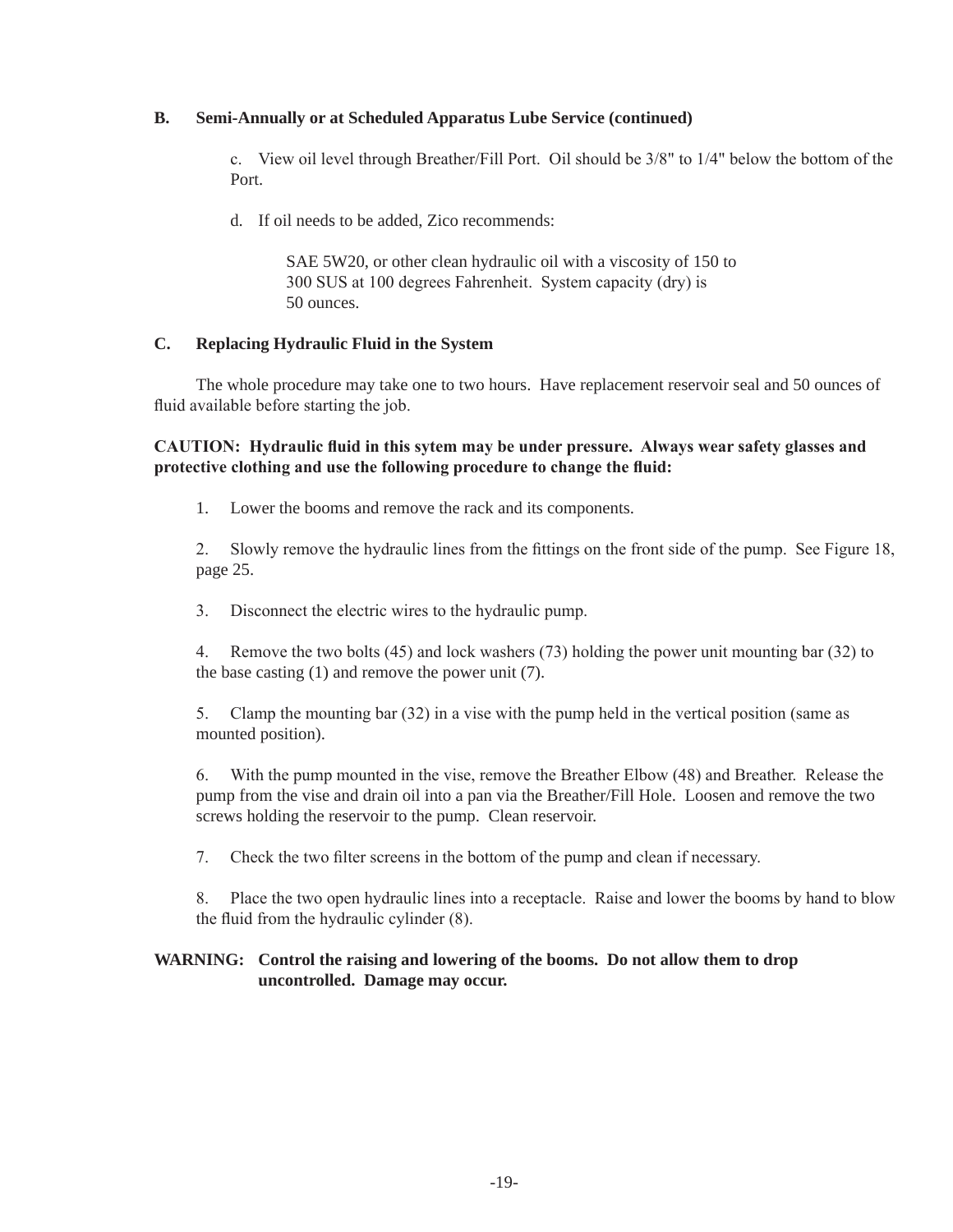## **C. Replacing Hydraulic Fluid in the System (continued)**

9. Replace reservoir onto the bottom of the pump using new seal. Replace and tighten screws holding reservoir to pump.

10. Re-attach the pump onto the base casting and re-attach the hydraulic lines and electric power.

 11. Put 32 ounces of fresh hydraulic fluid into the pump through the Breather/Fill Hole.

 12. Run the booms up and down three or four times. Bleed air from the lines the first time. Wait approximately 5 minutes and, with the booms down, check the fluid level. Approximately 18 ounces of fluid will have been replaced into the lines and hydraulic cylinder.

 13. Add 14 ounces of fluid to the reservoir, cycle system a few more times, and then recheck oil level. 1/8" to 1/4" below port is good.

 14. A couple of more ounces of fluid may have to be added to bring the fluid up. When the full level is obtained, reinstall Breather Elbow and Breather. Oil change complete.

## **D. Replacing the Hydraulic Cylinder**

## **CAUTION: Hydraulic fluid in this system may be under pressure. Always wear safety glasses, protective clothing, and use the following procedure to change the fluid:**

 Elbow adapter fittings (30 & 31) are provided on replacement hydraulic cylinders. **The elbow adapter with restricted orifice (30) should not be removed from the cylinder for any reason.**

1. Make sure the latch (9) is securely in place. As a precaution, secure the booms to the apparatus so they cannot come down on their own.

 2. Remove the fluid lines (see Figure 16, page 18) from the elbow adapter fittings. **Do not remove the elbow fittings from the cylinder.** Place the open ends of the fluid lines into a receptacle to catch the fluid.

 3. Loosen the socket head cap screw on the lower side of the top clevis clamp. Note cylinder to clevis relationship.

 4. Remove pin (57) from the lower clevis clamp.

5. Turn the cylinder counterclockwise to remove the cylinder ram from the top clevis clamp yoke.

6. Replace the cylinder and turn clockwise to re-attach the cylinder ram into the top clevis clamp yoke.

7. Replace pin (57) through the lower clevis clamp.

 8. Re-tighten the socket head cap screw on the lower side of the top clevis clamp; reattach the hydraulic lines, and remove the device used to secure the booms to the vehicle in step 1.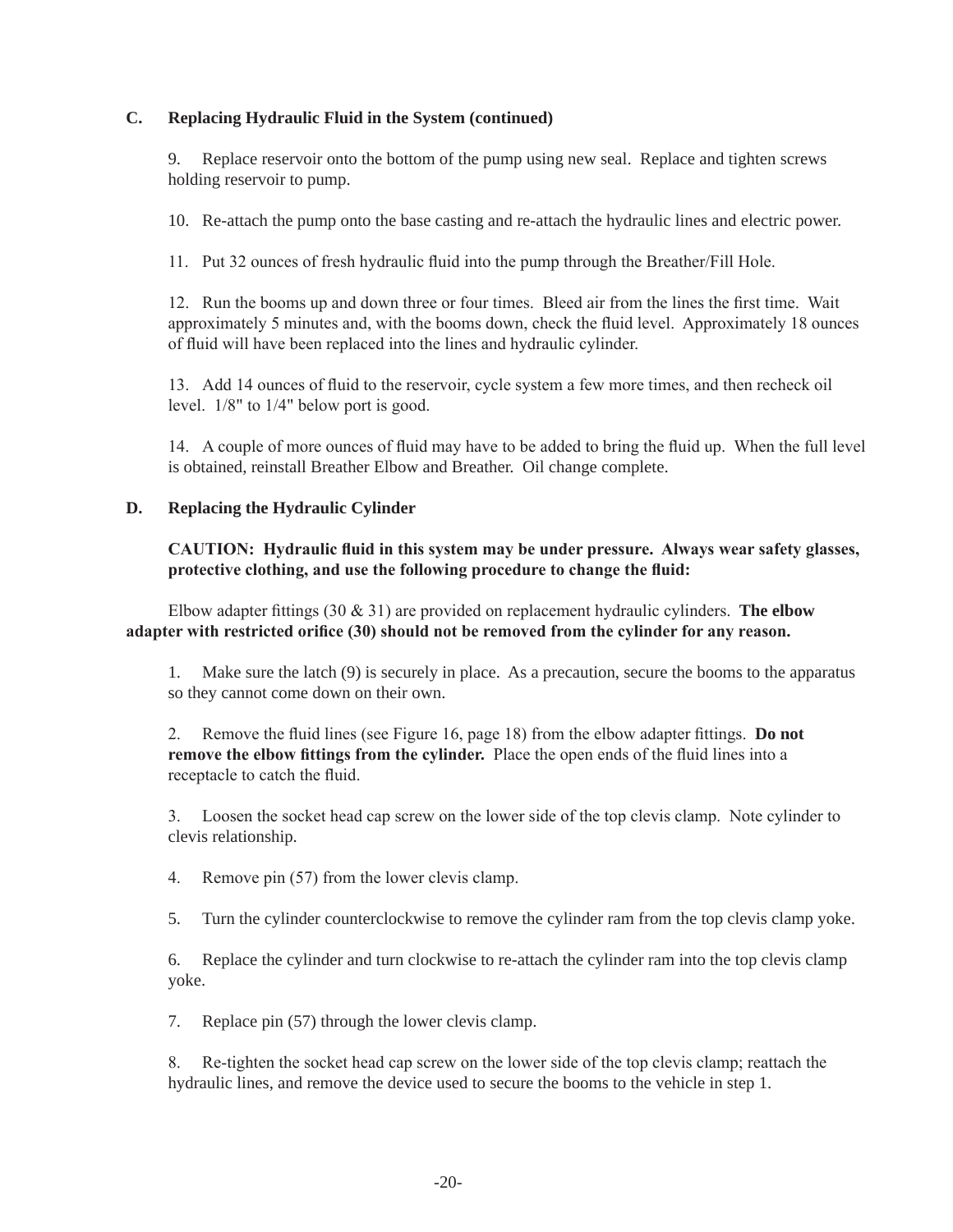## **D. Replacing the Hydraulic Cylinder (continued)**

9. CAUTION: The following instructions will leave boom rack uncontrolled. Manual control of boom will be necessary via fork lift or overhead crane. When ready, unlatch latch and lower boom all the way.

 10. Remove Breather Elbow (48) and Breather. Add oil to reservoir up to bottom of port.

 11. Slightly loosen the fitting on the bottom of the cylinder. Run the pump up to blow air out of the Up line. Retighten, and with the pump raise boom all the way up. Additional oil may be needed to achieve this.

 12. Slightly loosen the fitting at ram end of cylinder and run the pump to bleed air from the line. Retighten and run the system Down all the way.

 13. Add oil to the reservoir until it is 1/4" to 3/8" below the Fill Port. Run system a few more times, allowing air to settle out. Check oil level. When level is acceptable reinstall the Breather Elbow and Breather.

14. Check the gap between the latch (9) and latch bar (10). If the gap is  $1/64"$  to  $3/64"$ , you are done. If the gap is greater than this range, you will need to follow the steps under V. A. 2. (page 16) to re-adjust the length of the cylinder ram.

## **E. Replacing Latch Limit Switch**

The following procedure may be used to replace the latch limit switch:

1. Lower the booms to gain access to the limit switch (12).

2. Remove the old switch. Match the new switch to the old and set the roller follower arm on the same angle.

 3. Mount the new switch.

 4. With the booms up and the latch actuator retracted, lift up on the front of the latch (9) and listen for the latch limit switch to click. It should click when the bottom front side of the latch is approximately 1/4 to 3/8" above the top surface of the latch bar casting.

5. To adjust the roller follower arm, loosen the Allen cap screw that locks this arm in place. Move this arm until the switch clicks with the 1/4 to 3/8" clearance.

## **F. Pressure Washing**

**IMPORTANT:** Do not operate pressure washer around or near the hydraulic pump. Excessive pressure may allow soap and water to blow past the seal, damaging the hydraulic cylinder.

## **VII. SERVICE**

If you experience any problems with the System, please call us at 800-711-3473 for assistance. Please have the serial number of your system available. This number may be found on metal plate riveted to the base casting (see page 18 for location).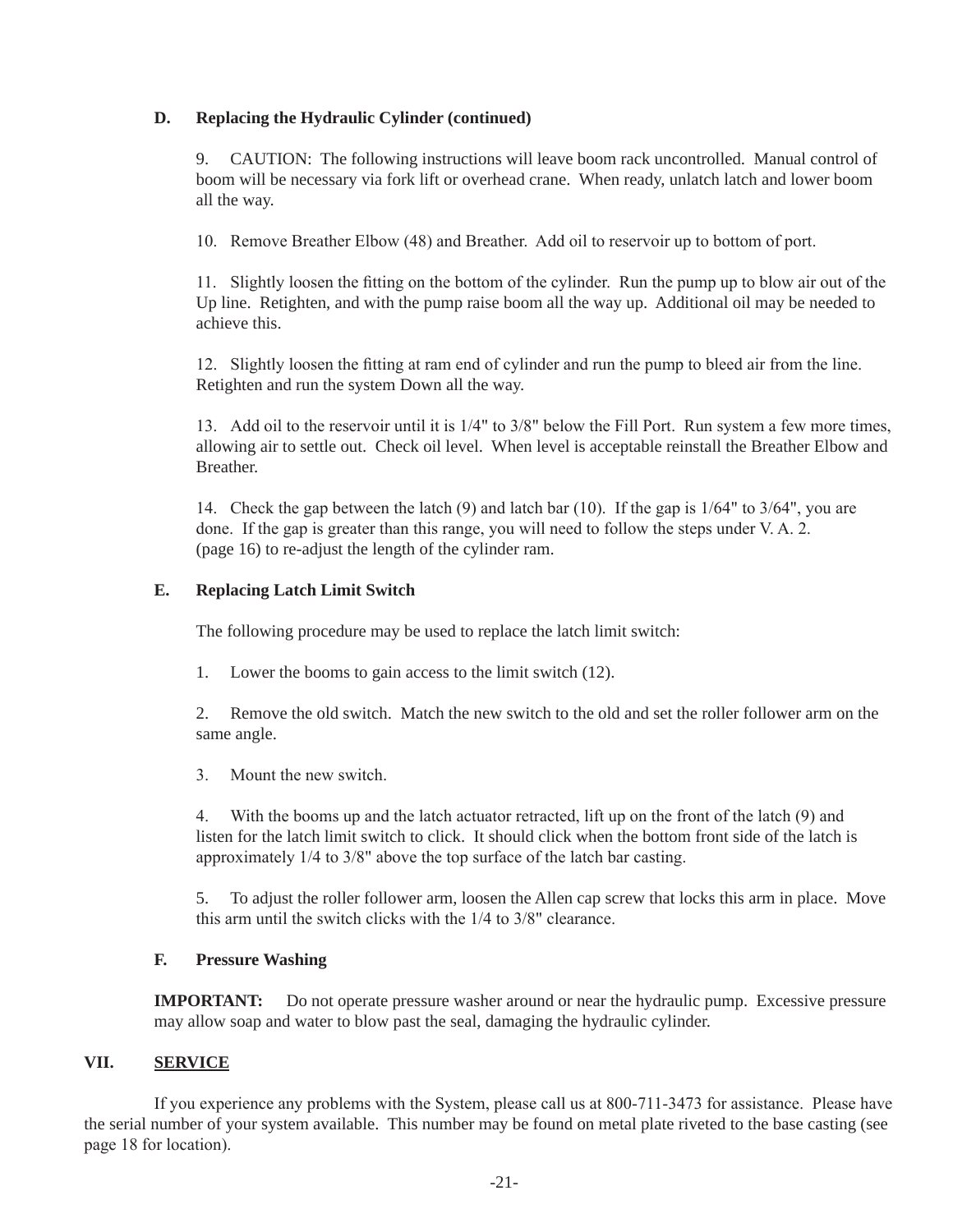## **VIII. WARRANTY**

A copy of the warranty registration MUST be returned to ZICO to ensure registration of your System (see back cover).

## **IX. DRAWINGS, DIAGRAMS AND CHARTS**

## **A. Basic System**

- 1. Photos and Drawings (Figure 17, page 24 through Figure 21, page 28)
- 2. Chart of HHSS-3 component parts (Chart 1, page 23)
- 3. Space requirement for system (Figure 1, page 3)
- 4. Changing length of booms (Figure 2, page 3)
- 5. Anti-Sway stops (Figure 3, page 4 and Figure 21, page 28)
- 6. Adjustment procedure to arrest excessive movement (Figures  $14 \& 15$ , page 16)

## **B. Electrical System**

- 1. Electrical control panel with mounting dimensions (Figure 12, page 13)
- 2. System control panel with mounting dimensions (Figure 13, page 14)
- 3. Electrical diagrams (Figure 6, page 6 and Figure 7, page 7)
- 4. Flashing light kit (Figure 10, page 10 and Figure 11, page 11)
- 5. Latch limit switch (see VI. E., page 21, Figure 16, page 25)

## **C. Hydraulic System**

- 1. Pump and hydraulic system (Figure 16, page 18)
- 2. Restricted orifice fitting (Figure 16, page 18)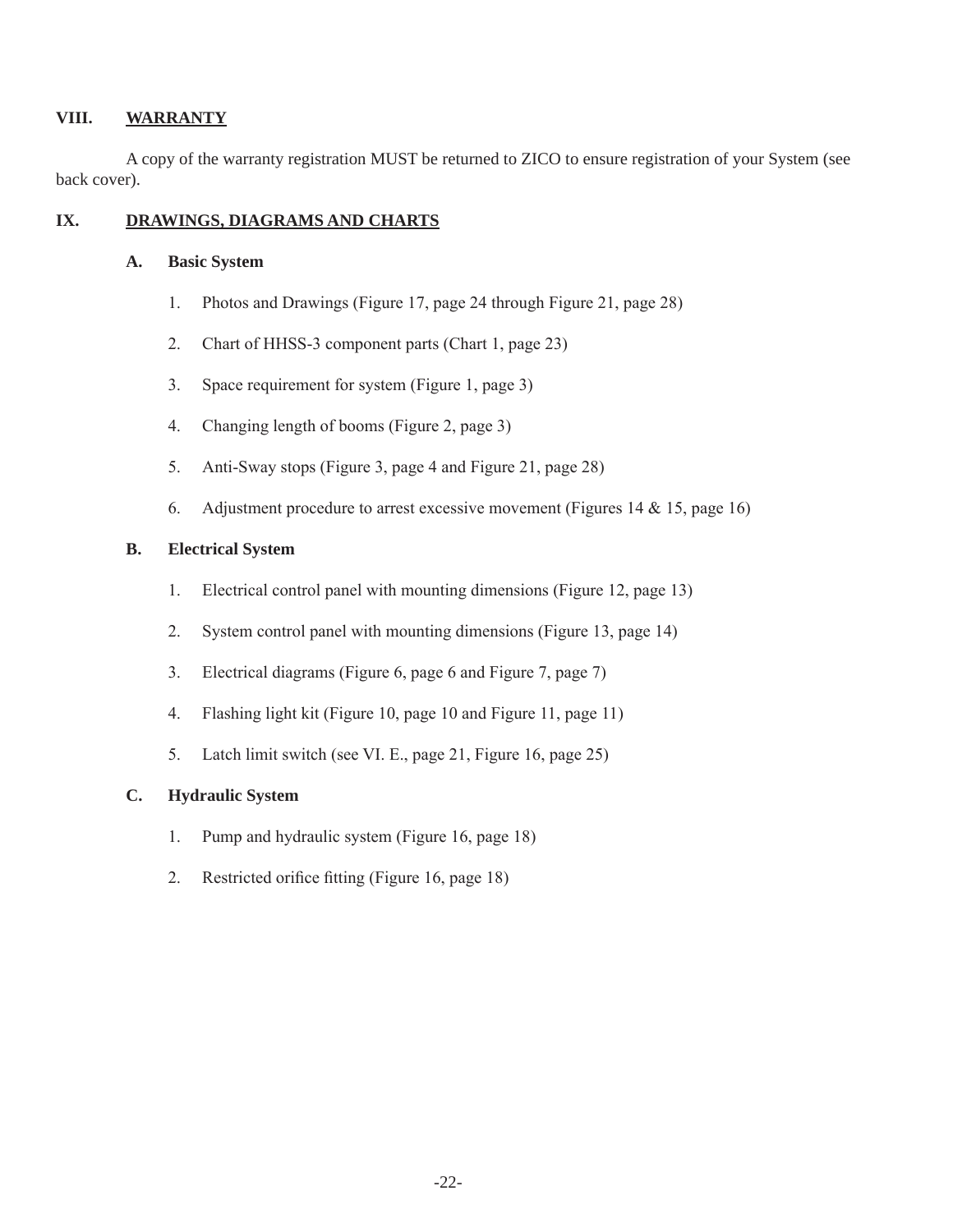| <b>ITEM</b>               | PART NO.                   | <b>DESCRIPTION</b>                                              | QTY.                             |
|---------------------------|----------------------------|-----------------------------------------------------------------|----------------------------------|
| 1                         | 3097-500-101               | <b>Base Casting</b>                                             | 1                                |
| $\overline{c}$            | 3097-500-103               | <b>Boom-Left Hand</b>                                           | 1                                |
| $\overline{\overline{3}}$ | 3097-500-105               | Boom-Right Hand                                                 | $\mathbf{1}$                     |
| $\overline{\mathcal{L}}$  | 3097-500-115               | Lower Shaft, Boom                                               | 1                                |
| 5                         | 3097-500-109               | Upper Mtg. Block Casting, Cyl.                                  | 1                                |
| 6                         | 3097-500-111               | Backing Plate, Upper Mtg. Blk.                                  | 1                                |
| 7                         | 3097-500-192               | Power Unit, Hydraulic                                           | 1                                |
| $\overline{8}$            | 3097-500-198               | Hyd. Cyl. 2.5" x 8" Stroke                                      | $\mathbf{1}$                     |
| 9                         | 3097-500-193               | Latch                                                           | 1                                |
| 10                        | 3097-500-121               | Latch Bar                                                       | 1                                |
| 11                        | 3097-500-185               | Actuator, Latch 1ø x 1" Stroke                                  | $\mathbf{1}$                     |
| 12                        | 3097-500-181               | Limit Switch, Latch                                             | 1                                |
| 13                        | 3097-500-187               | <b>Latch Spring Housing-Upper</b>                               | $\mathbf{1}$                     |
| 14                        | 3097-500-189               | Latch Spring Housing-Lower                                      | 1                                |
| 15                        | 3097-500-191               | <b>Latch Spring</b>                                             | 1                                |
| 16                        | 3097-500-113               | Bumper, Mech. Stop                                              | $\overline{c}$                   |
| 17                        | 3097-500-195               | Boom Ext Weldment, Left                                         | 1                                |
| $\overline{18}$           | 3097-605-196               | Boom Ext Weldment, Right                                        | $\mathbf{1}$                     |
| 19                        | 3098-200-101               | Rack Weldment, Portable Tank                                    | 1                                |
| 22                        | 3097-500-418               | <b>Bracket</b> , Safety Loop                                    | $\overline{c}$                   |
| 25                        | 3097-500-135               | Elbow, PU to Hose (7/16-20)                                     | $\overline{c}$                   |
| 26                        | 3097-500-133               | Hyd Flex Hose-Short - 20 3/4"L                                  | 1                                |
| $\overline{27}$           | 3097-500-132               | Hyd Flex Hose-Long - 29"L                                       | $\mathbf{1}$                     |
| 28                        | 3097-500-134               | 1/4 OD Hyd Line Assy.                                           | 1                                |
| 29                        | 3097-500-129               | Hydraulic Fluid, 1 Qt.<br>NS                                    | 1                                |
| 30                        | 3097-500-125               | Elbow/Adapter w/Orifice                                         | $\mathbf 1$                      |
| 31                        | 3097-500-124               | Elbow/Adapter                                                   | 1                                |
| 32                        | 3097-500-190               | Mtg. Bar, Power Unit                                            | $\mathbf{1}$                     |
| 33                        | 3097-500-162               | Spin Drive Grease Fitting-1/4-28                                | $\,1$                            |
| 34<br>35                  | 3097-500-164               | Spin Drive Grease Fitting-1/4-28 45°                            | $\overline{c}$<br>$\overline{4}$ |
| 36                        | 9018-104320<br>9018-104372 | Screw, 7/16ø x 1-1/4 HH SZP Gr 8<br>Screw, 7/16ø x 4HH SZP Gr 8 | $\overline{4}$                   |
| $\overline{37}$           | NOT PROVIDED               | <b>Base Mounting Screws</b><br><b>NS</b>                        | $\overline{12}$                  |
| 38                        | 9010-221310                | Screw, #6-32 x 5/8 Pan Hd SZP                                   | $\overline{c}$                   |
| 39                        | 9010-221318                | Screw, #6-32 x 1-1/8 Pan Hd SZP                                 | $\overline{2}$                   |
| 40                        | 9010-102524                | Screw, 1/4-20 x 1-1/2" Hex Hd                                   | $\mathbf{1}$                     |
| 43                        | 9010-163748                | Screw, 3/8-16 x 3 FH CSK Phil SZP                               | 8                                |
| 44                        | 9018-103744                | Screw, 3/8-16 x 2-3/4" Hex Hd                                   | $\overline{4}$                   |
|                           |                            | SZP Grade 8                                                     |                                  |
| 45                        | 9010-103712                | Screw, 3/8-16 x 3/4" Hex Hd SZP                                 | 4                                |
| 46                        | 9010-103716                | Screw, 3/8-16 x 1 Hex Hd SZP                                    | 4                                |
| 47                        | 9018-103772                | Screw, 3/8-16 x 4-1/2" Hex Hd SZP                               | $\overline{4}$                   |
|                           |                            | Grade 8                                                         |                                  |
| 48                        | 3097-500-194               | Plastic Elbow                                                   | 1                                |
| 49                        | 9010-103148                | Screw, 5/16-18 x 3 Hex Hd SZP                                   | $\overline{2}$                   |
| 50                        | 9010-383108                | Setscrew 5/16-18 x 1/2" Cup Pt. Plated                          | 1                                |
| 51                        | 0000-025-107               | Boot, Red                                                       | $\overline{c}$                   |
| 52                        | 9080-002516                | Clevis Pin, 1/4ø x 1 Lg. SZP                                    | 1                                |
| 53                        | 9080-002520                | Clevis Pin, $1/4\sigma$ x 1-1/4 Lg. SZP                         | 1                                |
| 54                        | 9080-002528                | Clevis Pin, $1/4\sigma$ x 1-3/4 Lg. SZP                         | 1                                |
| 55                        | 9080-005040                | Clevis Pin, $1/2\phi$ x 2- $1/2$ Lg. SZP                        | 1                                |
| 56                        | 3097-500-226               | Cylinder Pin, 1"ø (Upper)                                       | 1                                |
| 57                        | 3097-500-126               | Cylinder Pin, 1"ø (Lower)                                       | 1                                |
| 58                        | 9070-000608                | Cotter Pin, $1/6 \times 1/2$                                    | 3                                |

| <b>ITEM</b> | PART NO.     | <b>DESCRIPTION</b>                       | QTY.                    |
|-------------|--------------|------------------------------------------|-------------------------|
| 59          | 9070-001212  | Cotter Pin, $1/8 \times 3/4$             | 1                       |
| 60          | 9070-001524  | Cotter Pin 5/32 x 1-1/2                  | $\overline{c}$          |
| 61          | 9014-114300  | Flatwasher, 7/16 ID SZP                  | 8                       |
| 62          | 9113-172500  | Lock Nut, 1/4-20 SZP                     | 1                       |
| 63          | 9013-133100  | Hex Nut, 5/16-18 SZP                     | $\overline{2}$          |
| 64          | 9012-103700  | Hex Nut, 3/8-16 SZP                      | 20                      |
| 65          | 9012-105000  | Hex Nut, 1/2-13 SZP                      | 4                       |
| 66          | 9012-154300  | Hex Nut, 7/16-14 SZP                     | 8                       |
| 67          | 9014-113100  | Flatwasher, 5/16 ID SZP                  | 22                      |
| 68          | 9014-113700  | Flatwasher, 3/8 ID SZP                   | 14                      |
| 69          | 9014-115000  | Flatwasher, 1/2 ID SZP                   | 4                       |
| 70          | 9014-201300  | Lockwasher, #6 SZP                       | $\overline{4}$          |
| 71          | 3097-500-199 | Plug, Shipping                           | 1                       |
| 72          | 9014-203100  | Lockwasher, 5/16 ID SZP                  | 4                       |
| 73          | 9014-203700  | Lockwasher, 3/8 ID SZP<br>NS             | 22                      |
| 74          | 9014-205000  | Lockwasher, 1/2 ID SZP<br>(8)            | 2                       |
| 75          | 9014-204300  | Lockwasher, 7/16 ID SZP<br>(9)           | 8                       |
| 77          | 3097-500-141 | Helical Bundling Wrap-21"                | 1                       |
| 78          | 3097-500-145 | Latch Act. 2 Wire Harness-7.5'           | 1                       |
| 79          | 3097-500-148 | Elec. Panel Assembly                     | 1                       |
| 80          | 3097-500-170 | Switch Panel Assembly<br><b>NS</b>       | 1                       |
| 87          | 3097-270-101 | Clearance Light                          | $\overline{2}$          |
| 88          | 3097-270-106 | Plate, Limit Switch                      | 1                       |
| 89          | 3097-270-205 | Limit Switch<br>(6)                      | 1                       |
| 90          |              | Harness, Limit Switch (included w/89)(6) | 1                       |
| 91          | 9025-191108  | Screw, #4-40 x 1/2 Self Tap Rnd Hd       | 4                       |
| 92          | 9025-191305  | Screw, #6-32 x 5/16 Self Tap Rnd Hd      | $\overline{2}$          |
| 93          | 3097-270-111 | Cable Tie, 6"                            | 2                       |
| 94          | 3097-270-113 | In Line Splice<br><b>NS</b>              | 6                       |
| 95          | 3097-510-110 | 16-2 Jacketed 2 Cond Cable<br>NS         | (3) 6'                  |
| 96          | 3097-270-115 | Snap Plug Connector                      | 4                       |
| 97          | 3097-500-172 | Straight Conn., Plastic, 1/2 NPT         | 1                       |
| 98          | 8005-000-125 | 16 Ga Lead Wire - Black                  | 7'                      |
| 99          | 8005-000-130 | 16 Ga Lead Wire - White                  | 7'                      |
| 102         | 9018-103172  | Screw, 5/16-18 x 4 1/2 Hex Hd GR 8       | $\overline{4}$          |
| 103         | 3097-290-105 | Paint, Touch Up, 12 Oz. Can<br><b>NS</b> | 1                       |
| 104         | 3097-500-423 | Label, "DANGER, LOSS OF HYD. FLUID"      | 1                       |
| 105         | 3097-500-425 | Label, "WARNING, PINCHING OF FINGERS"    | 1                       |
| 106         | 3097-500-427 | Label, "WARNING, STRIKING INJURY"        | 1                       |
| 107         | 3097-500-174 | Cap, Plastic - 3/4ø Nom.                 | $\overline{c}$          |
| 113         | 9010-333132  | Screw, 5/16-18 x 2 Socket Head           | $\overline{c}$          |
| 114         | 3097-500-142 | Boom End Cap, Plastic                    | $\overline{2}$          |
| 116         | 3097-105-162 | Label, "TO PREVENT WEAR"                 | 1                       |
| 117         | 3097-500-183 | TAG, "CAUTION REMOVE PLUG"               | 1                       |
| $121\,$     | 3097-500-166 | Bracket Casting, Alum, Right             | $\mathbf{1}$            |
| 122         | 3097-500-168 | Bracket Casting, Alum, Left              | 1                       |
| 123         | 3097-500-160 | Rubber Bumper, 1" H x 2-1/2"             | $\overline{c}$          |
| 124         | 9010-103144  | 5/16-18 x 2-3/4 Hex Head C/S-SZP         | 4                       |
| 125         | 9013-133100  | 5/16-18 Hex Hd Flexloc Lock Nut-SZP      | 4                       |
| 126         | 9014-113100  | 5/16 ID Flat Washer-SZP                  | $\overline{4}$          |
| 127         | 9010-103716  | 3/8-16 x 2-3/4 Hex Head C/S-SZ           | $\overline{\mathbf{c}}$ |
| 128         | 9013-133700  | 3/8-16 Hex Hd Flexloc Lock<br>ut-SZP     | $\overline{c}$          |
| 129         | 9014-113700  | 3/8 ID Flat Washer-SZP                   | $\overline{c}$          |

NS - Not Shown on Figures 18 to 21

 $( )$  - See Figure  $\_\_$ 

Labels Not Shown

## **CHART 1 HHSS-3 PARTS LISTING**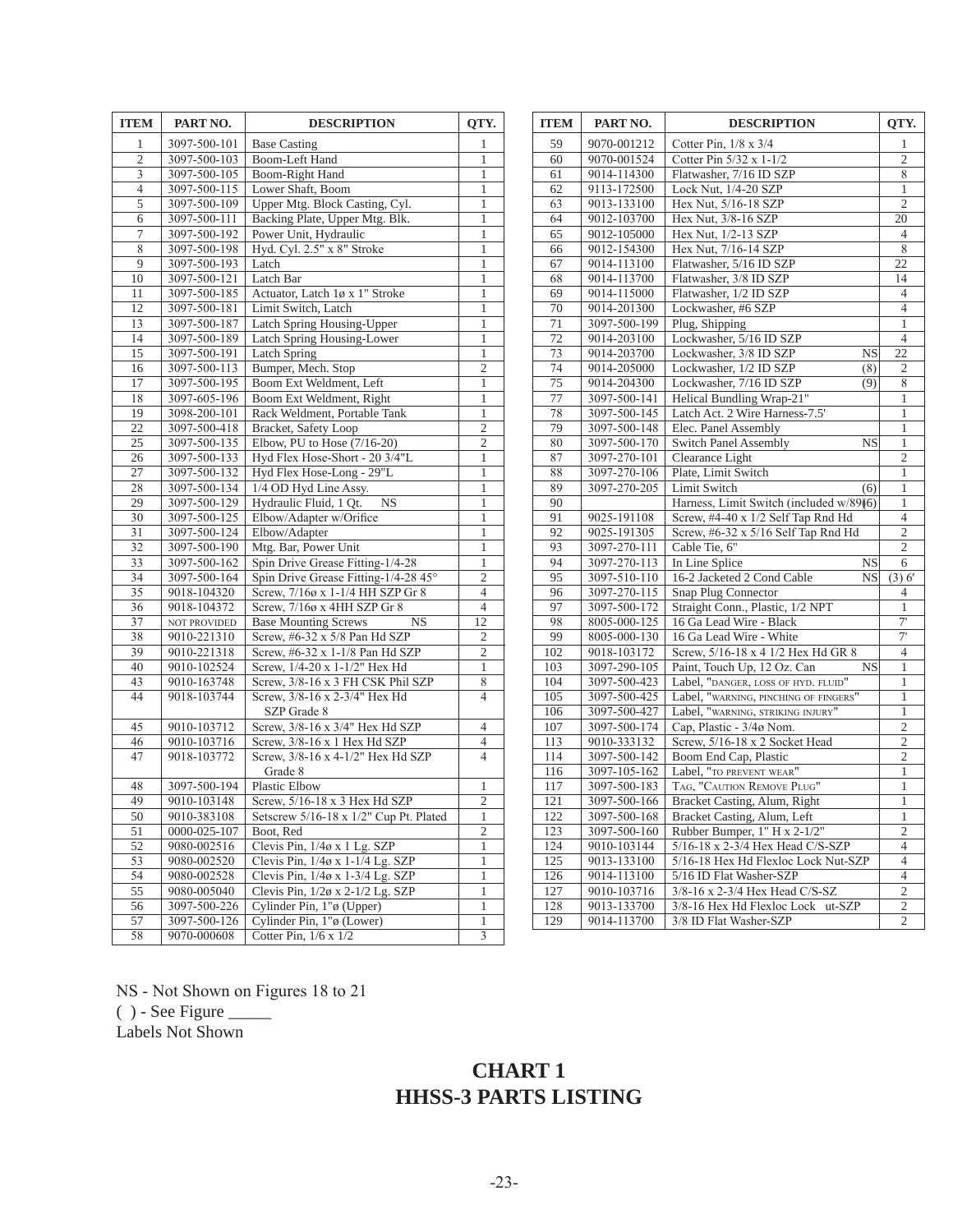

**FIGURE 17 HYDRAULIC COMPONENTS**



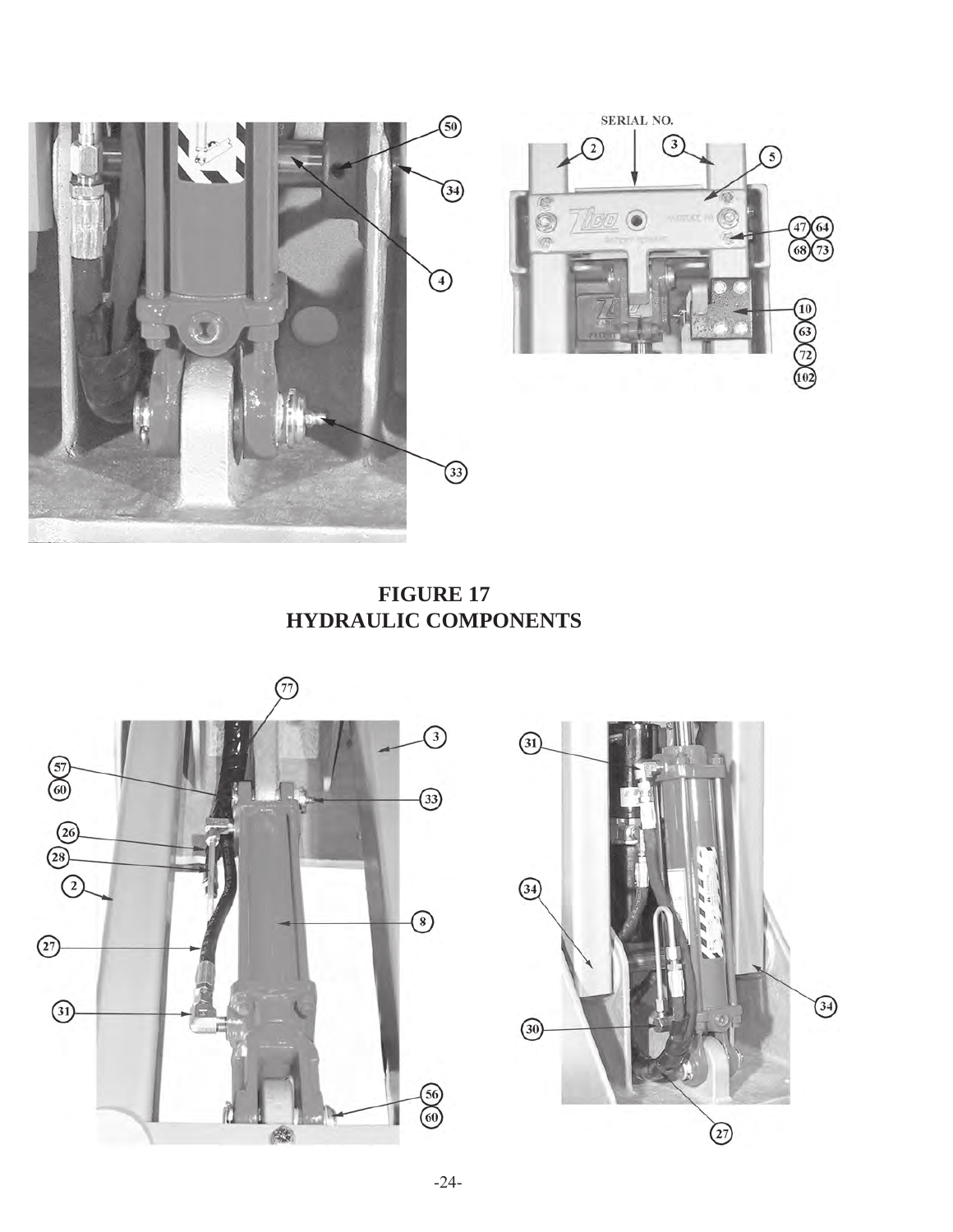

## **COMPONENT PARTS - HORIZONTAL LADDER ACCESS SYSTEM**

**FIGURE 18 HYDRAULIC AND ELECTRICAL LATCH COMPONENTS**



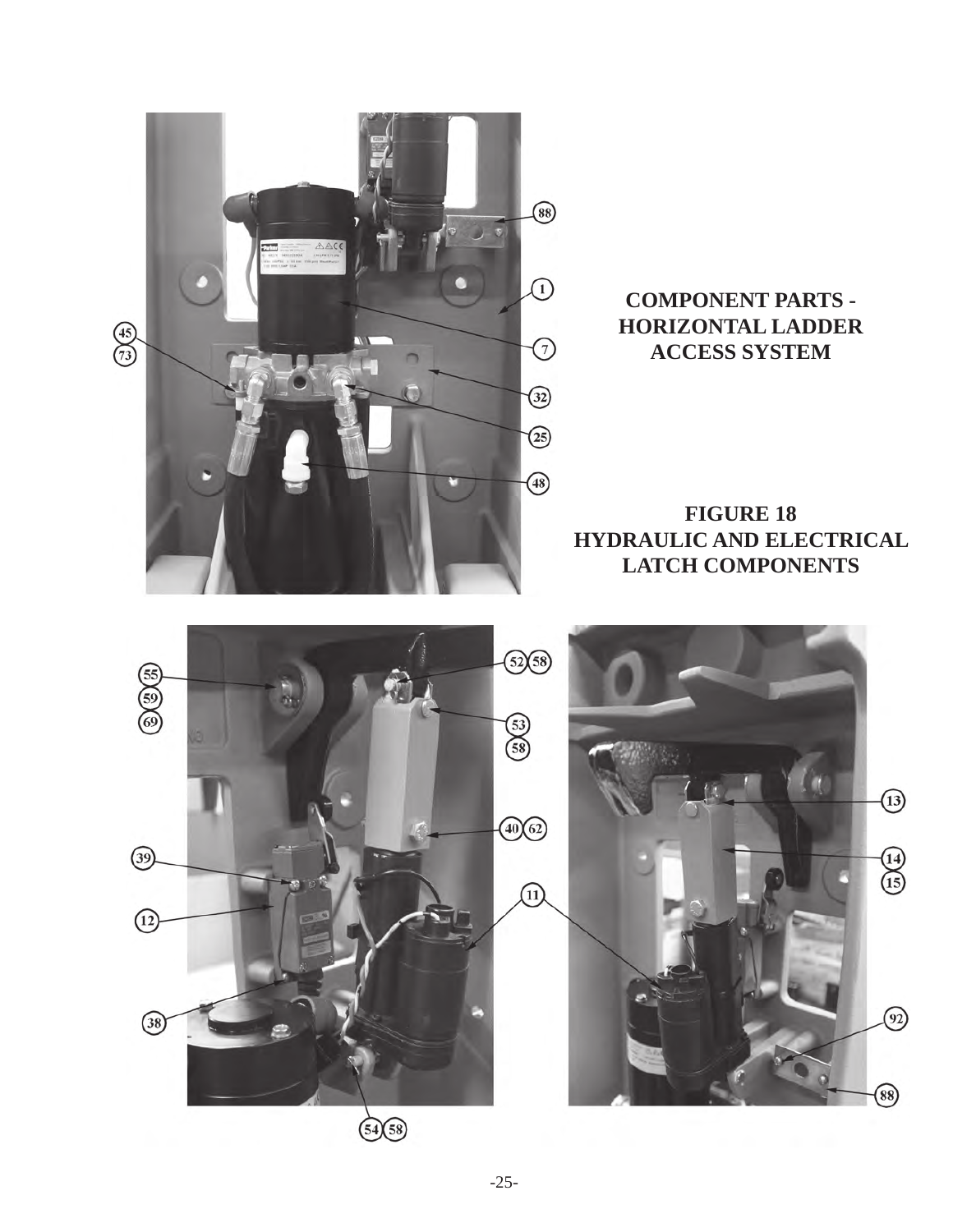

**FIGURE 19 BOOM COMPONENTS**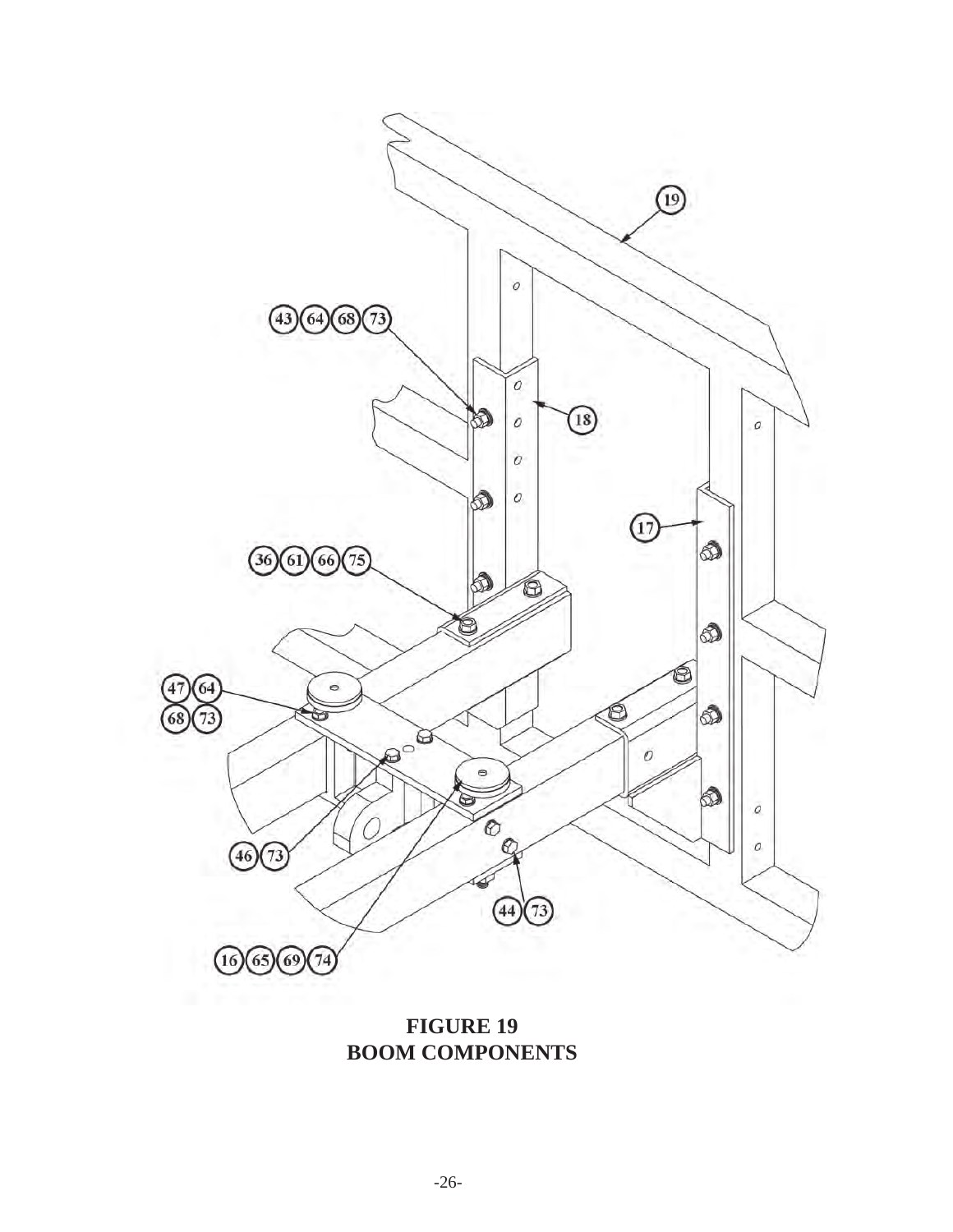

## **FIGURE 20 COMPONENTS FOR MODEL HHSS-3 HORIZONTAL HARD SLEEVE SYSTEM**

| <b>ITEM NO.</b> | PART NO.     | <b>DESCRIPTION</b>                 | OTY. |
|-----------------|--------------|------------------------------------|------|
| 19              | 3098-200-101 | Rack Weldment, Portable Tank       |      |
| 2               | 3097-511-107 | Tray, Hard Suction, HLAS           | 3    |
| 3               | 3099-850-105 | Strap, SAHS-VS25-10                | 6    |
| 4               | 3099-000-013 | 2" Footman's Loop                  | 12   |
| 5               | 9110-162010  | #10-32 x $5/8$ " FH, Phillips, S/S | 24   |
| 6               | 9114-111900  | #10 Flat Washer, S/S               | 24   |
| 7               | 9113-172000  | #10-32 Self Locking Nut, S/S       | 24   |
| 8               | 9110-222544  | $1/4$ "-20 x 2-3/4" Hex Head, S/S  | 12   |
| 9               | 9114-112500  | $1/4$ "-20 Washer, S/S             | 12   |
| 10              | 9113-172500  | 1/4"-20 Nut, S/S, Self Locking     | 12   |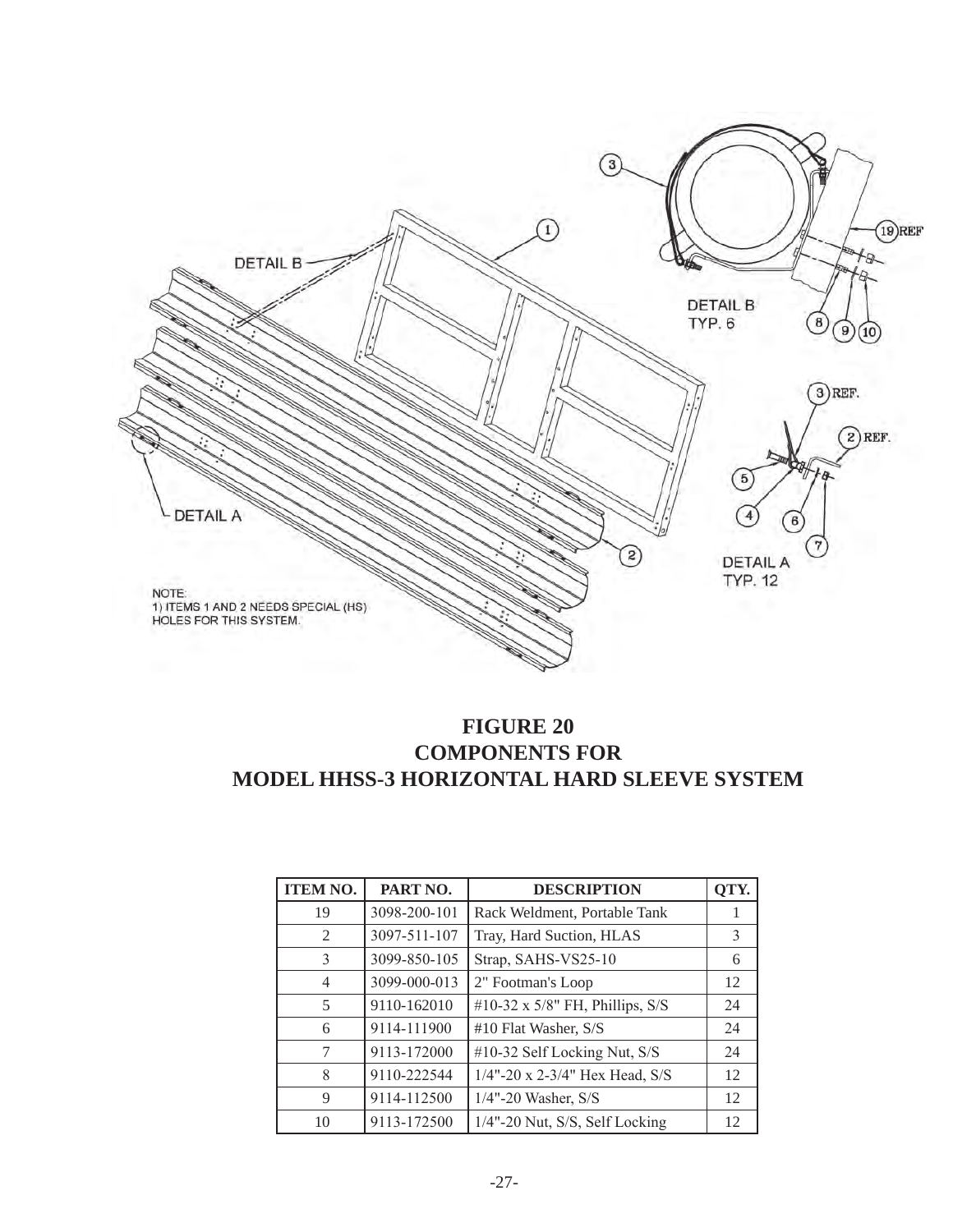

**HLAS-OS Optional Anti-Sway Stops (sold separately)**



**FIGURE 21 END OF BOOM AND RACK COMPONENTS**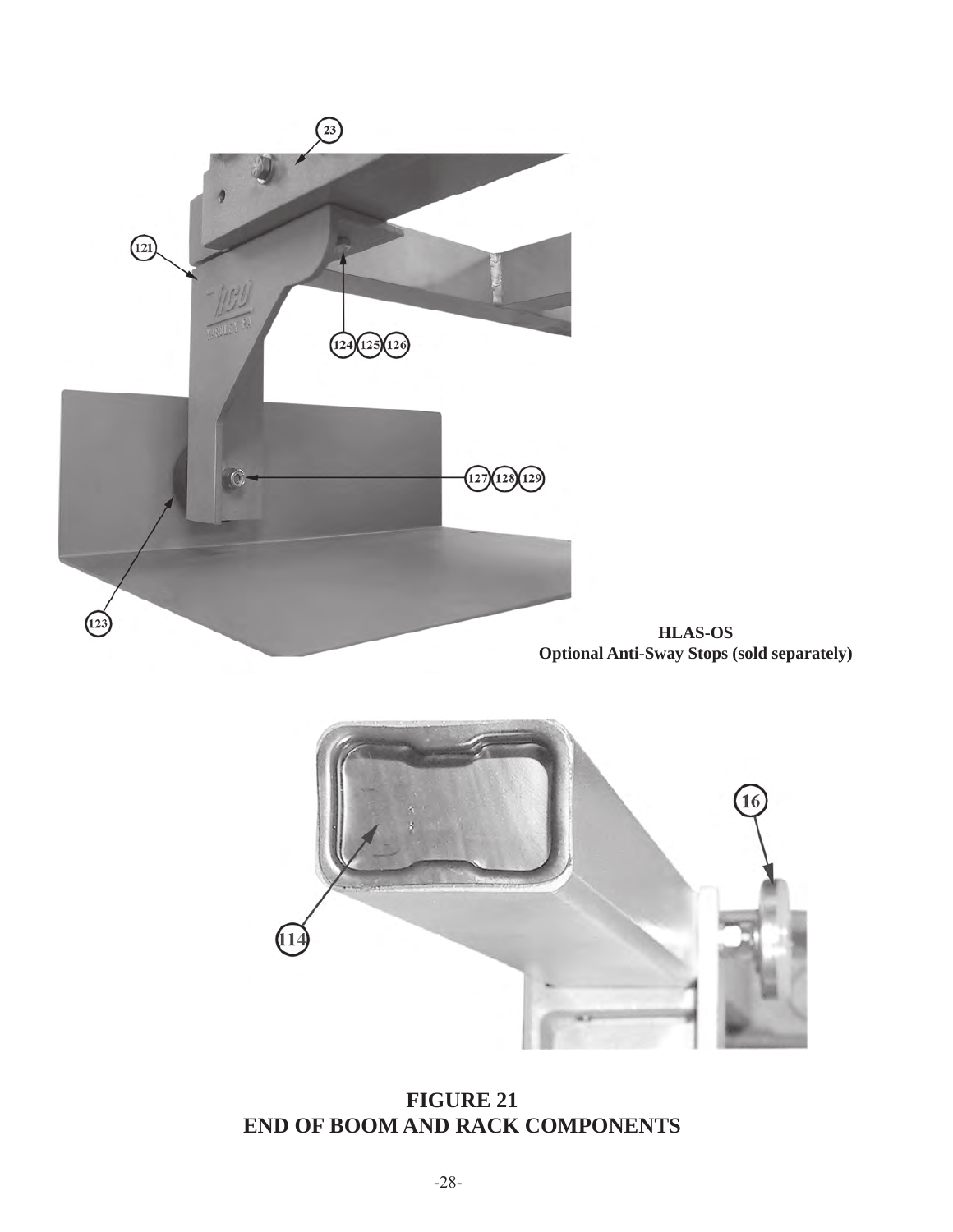